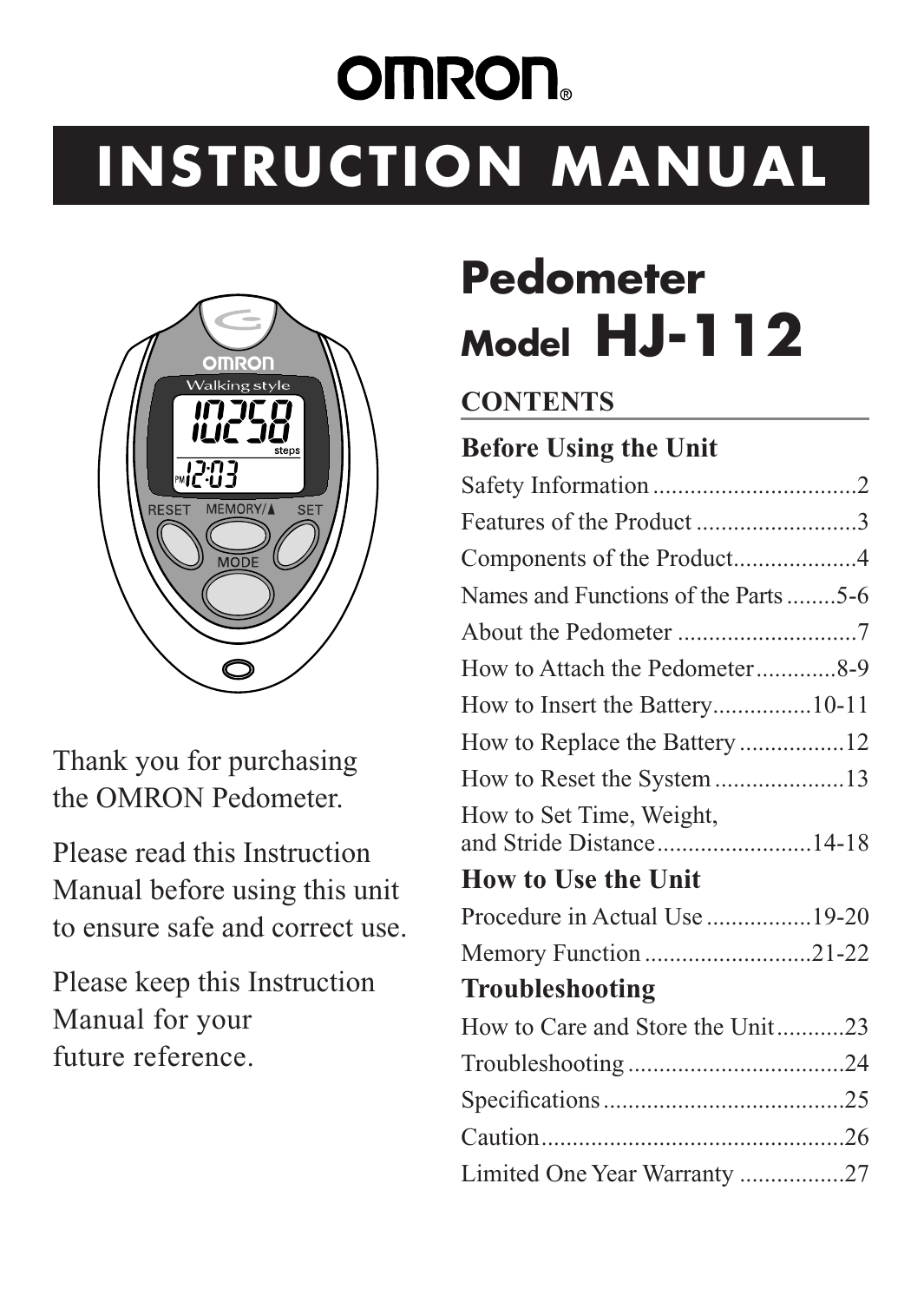# **Before Using the Unit**

**Safety Information** Please read this section carefully before using this unit.

# **Warning**

**Keep the unit out of reach of young children.** 

**• If a young child swallows battery, battery cover, or screw, immediately consult with a doctor.** 



# **Caution**

**Do not swing the unit by holding the strap.**

**• You may injure yourself.**

**Do not throw the battery into fire.** 

**• The battery may explode.**

### **General Advice**

- Do not disassemble or modify the unit.
- Do not subject the unit to severe shock, drop or step on unit.
- The main unit is not waterproof. Do not wash it or touch it with wet hands.
- Do not wipe the unit with thinner, or abrasive cleaners.
- Avoid the unit being exposed to direct sunshine, high temperature, high humidity, rain, and/or dust when using or storing the unit.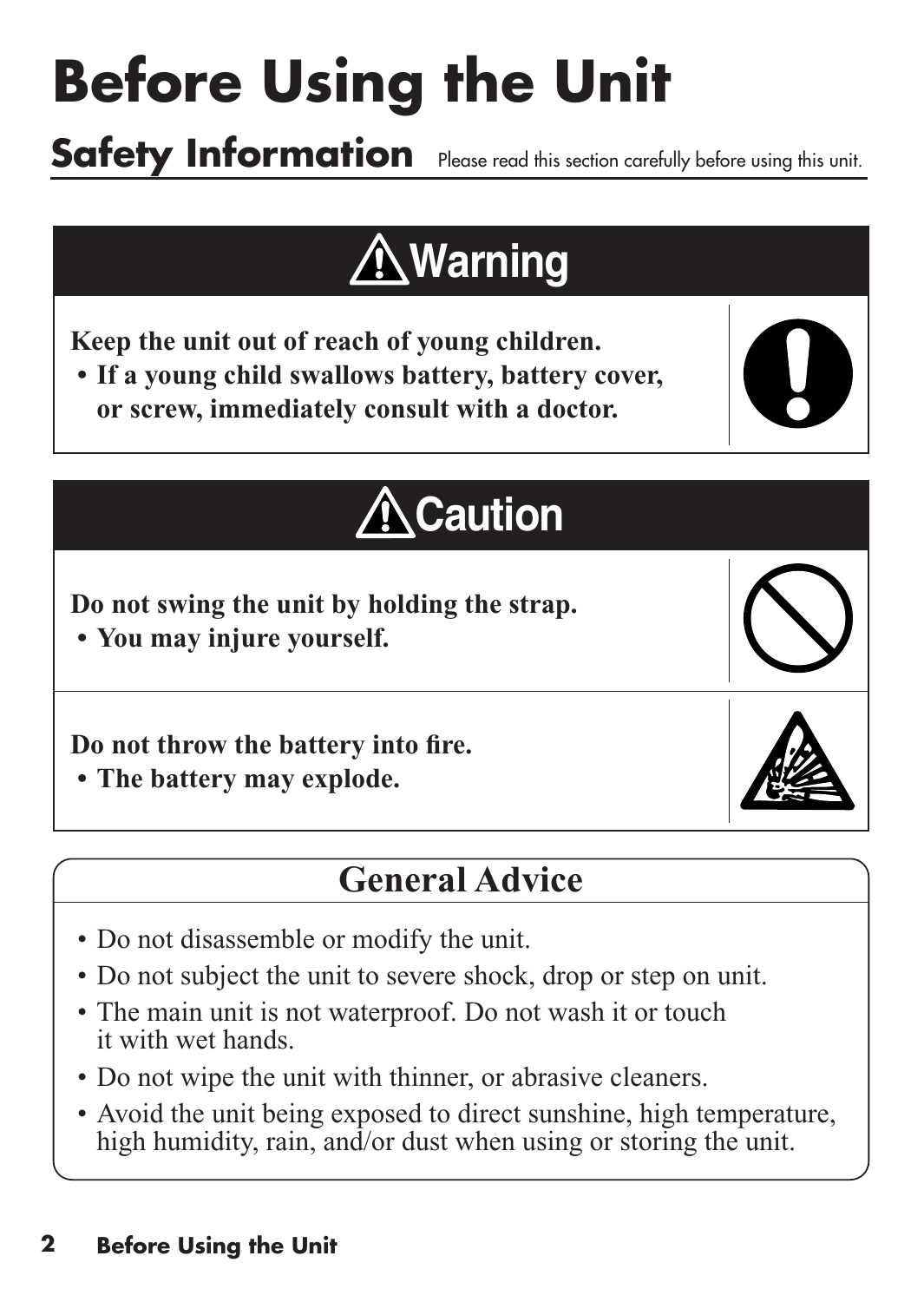### **• "Aerobic step" function helpful for building your health**

The unit can measure the number of "aerobic steps" (continuous steps taken for more than 10 minutes), which can be considered an effective exercise to burn body fat.

### **• Number of steps can be measured even during jogging.**

By attaching the unit to your belt or the top of your pants with the supplied holder, the number of steps during jogging can also be measured.

### **• Convenient memory function that can show the data of seven days**

The memory function supports the management of daily walking.

### **• Dual display function that can show both the time and the number of steps simultaneously.**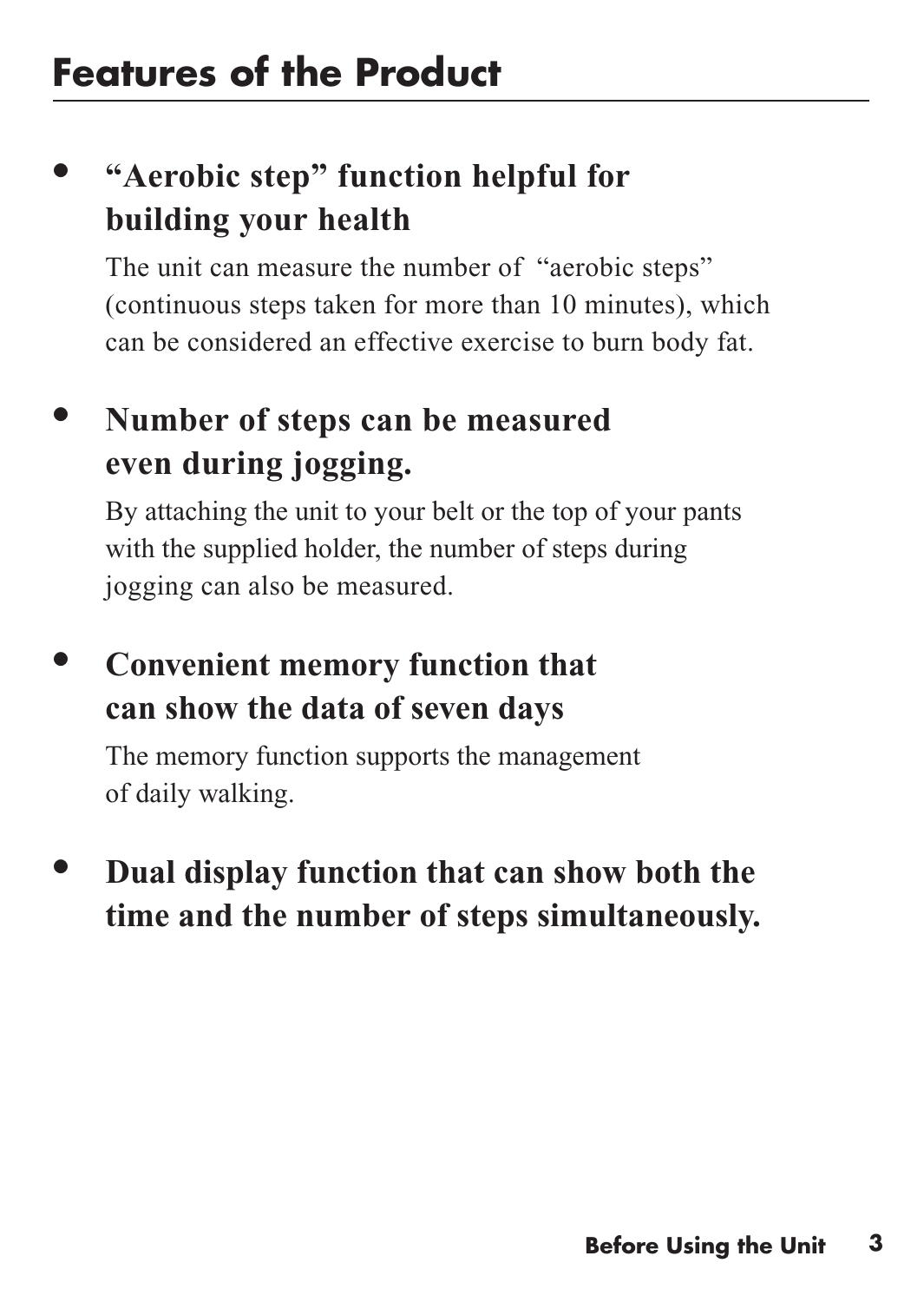### **Components of the Product**

The following items are included in the box. If any item is missing, please contact the nearest OMRON dealer.

**1. Main unit**



**2. Battery (CR2032)**



**3. Screwdriver**



**5. Clip for strap**



**6. Holder**



- **7. Instruction Manual**
- **8. Warranty Card**

**4. Strap**

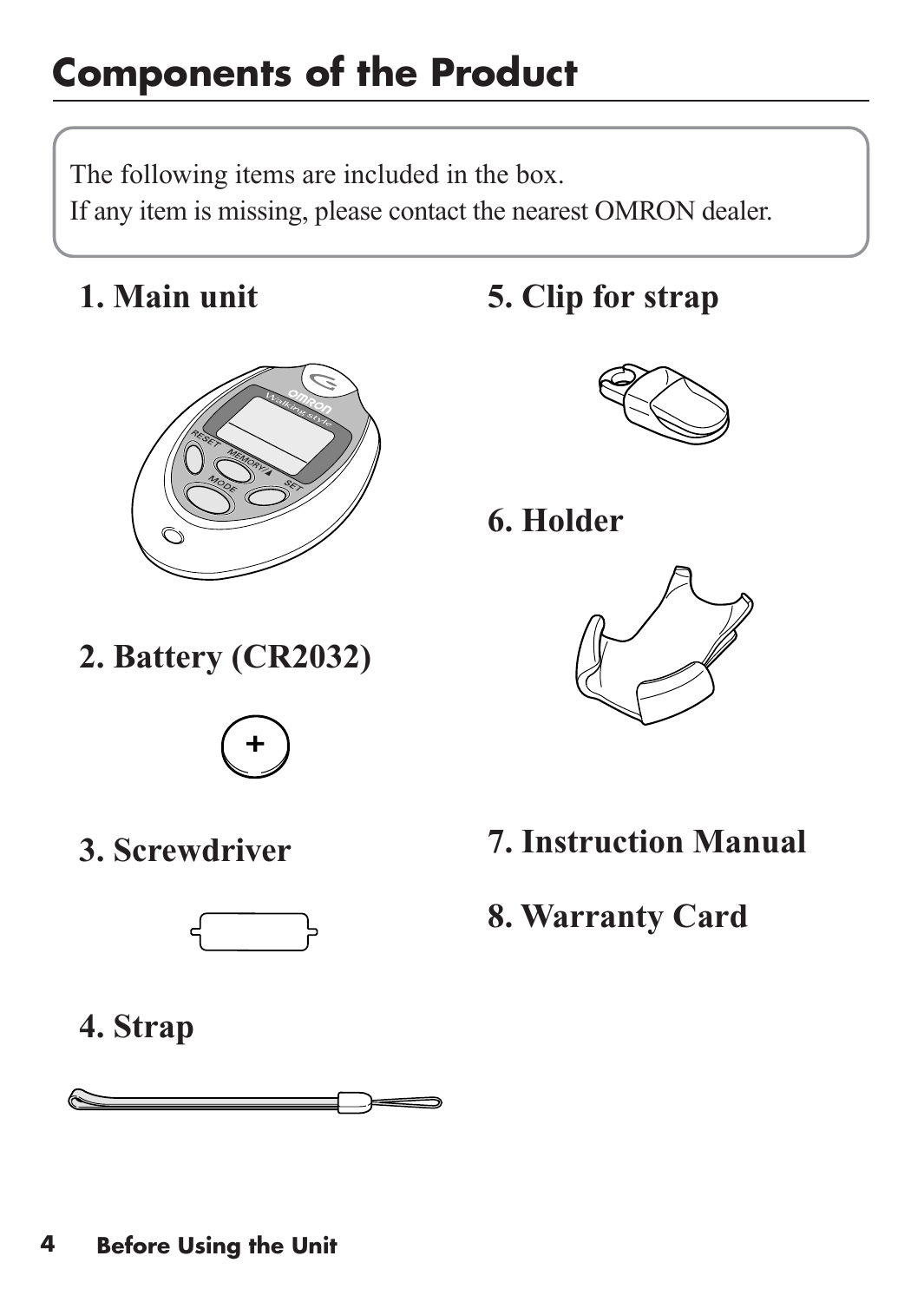### **Names and Functions of the Parts**

### **Main Unit**

#### **Display**

Displays the number of steps, number of aerobic steps, calorie, and distance. Displays the time and the duration of aerobic walk.

#### **RESET Button**

Press this Button for more than 1.5 seconds to reset the data of today to 0. Use this Button to reset time, weight, and stride distance to the initial values when setting the unit.

#### **MODE Button**

Use this Button to repeat the display in the order of number of steps, number of aerobic steps, calorie, and distance.

#### **MEMORY/**▲

Use this Button to call up the data of seven days. Use this Button to change time, weight, and stride distance when setting the unit.

#### **SET Button**

Press this Button for more than 1.5 seconds so that the screen will change to the setting display. Use this Button to set time, weight, and stride distance.

**Clip**

**Holder**

02SE

**Strap**

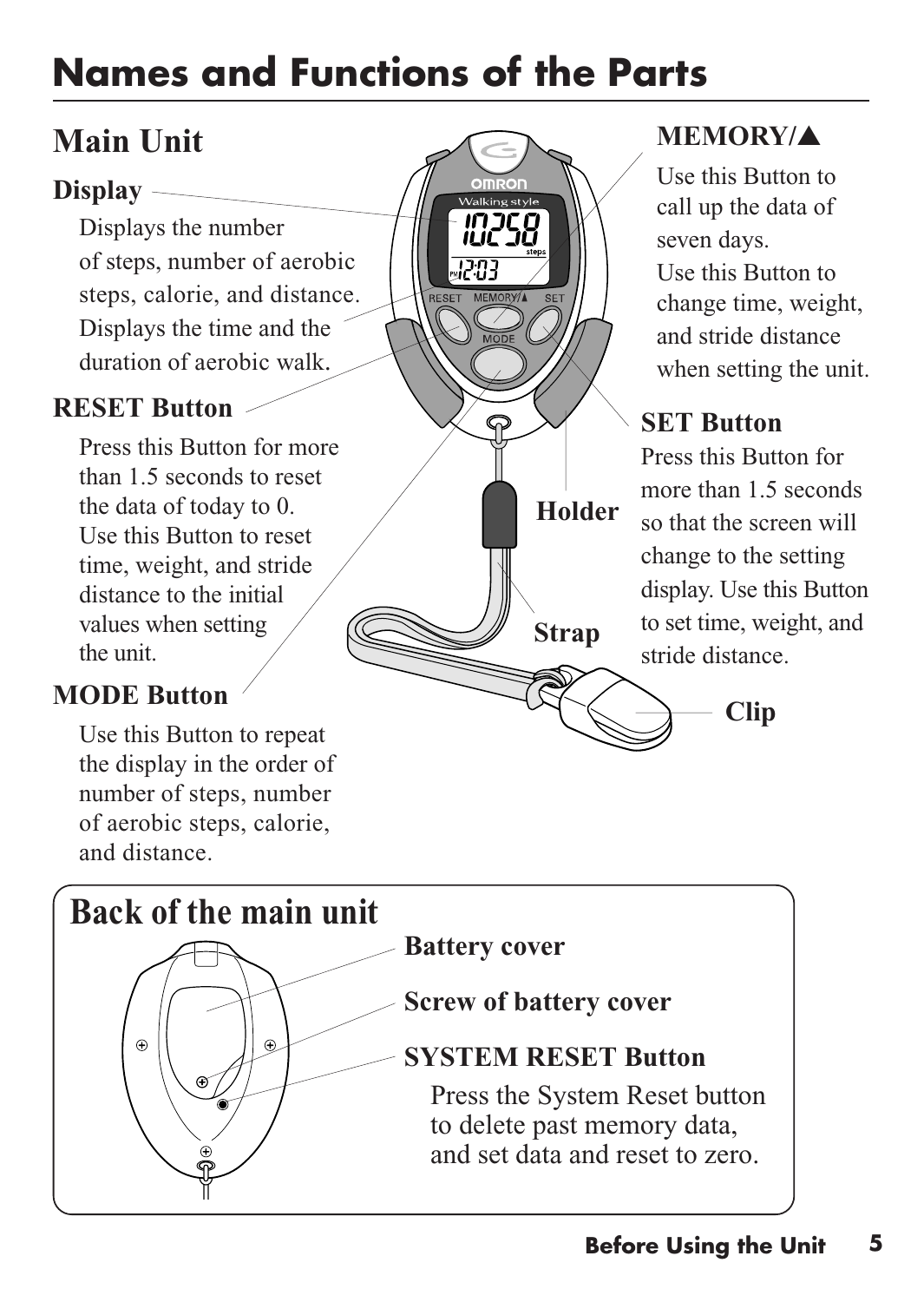#### **Holder**

Use this holder when attaching the unit to your belt or the top of your pants.

- 1) Attach the main unit to the holder.
- 2) Fasten the holder clip





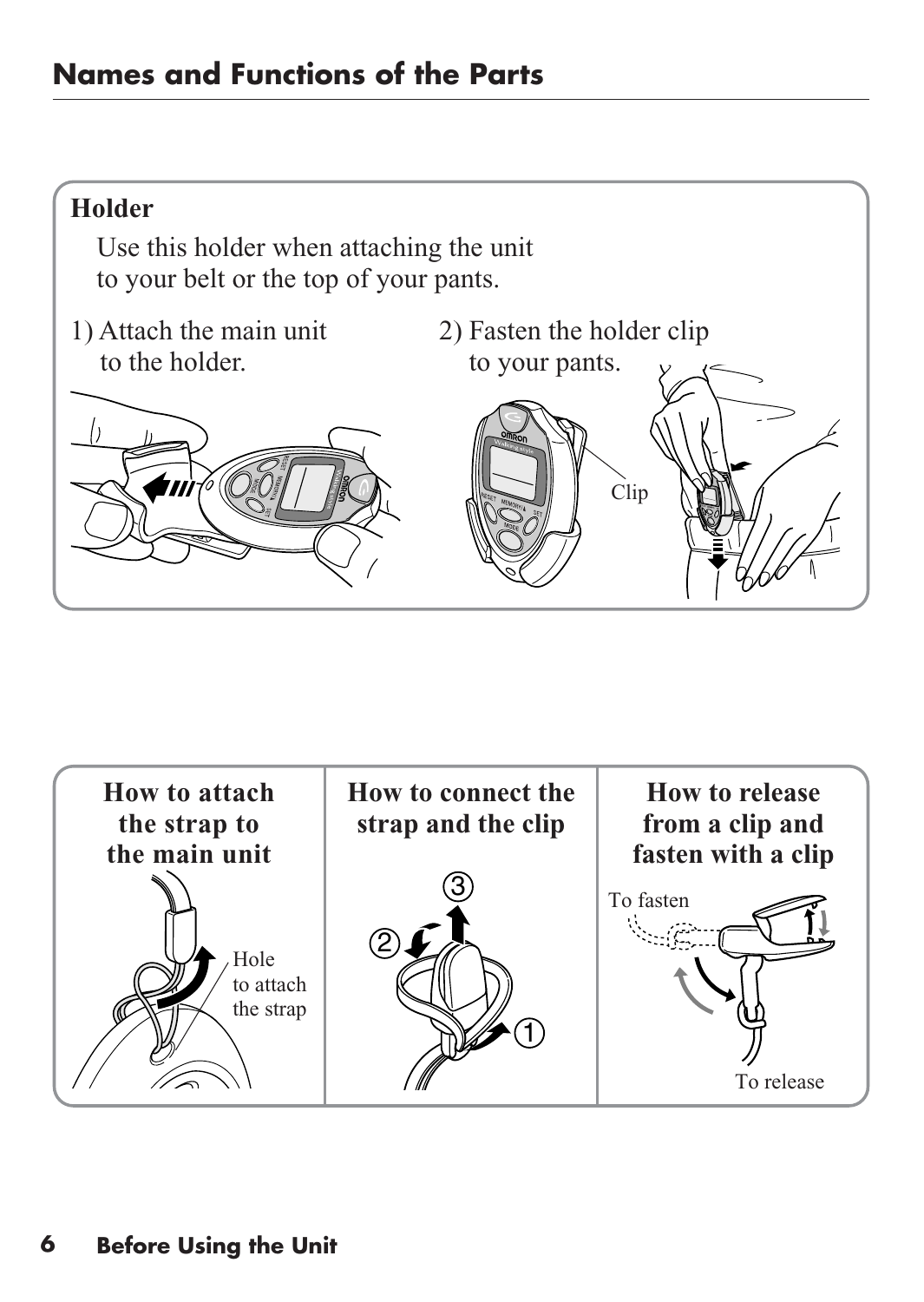### **Number of aerobic steps**

The unit displays the total number of aerobic steps in a day that satisfies the following two conditions: (The total duration you walked as the number of aerobic steps is also displayed.)

- **Walk more than 60 steps per minute**
- **Walk for more than 10 minutes continuously**

Example: If you walk for 20 minutes at the speed of 120 steps per minute, the number of steady steps is 2400.

**Note:** Taking a rest for less than 1 minute during continuous walking for more than 10 minutes is considered as continuous walking.

### **Calorie display**

The calorie display indicates a calorie consumed by walking and calculated from the weight, stride distance, number of steps, and walking speed. The calorie display increment is one minute. If you want to know the target calorie value, multiply the displayed calorie by the coefficient in the table shown below.

#### **Correction coefficient for calorie display**

|      | Man  | Woman |
|------|------|-------|
| 20's | 1.10 | 1.07  |
| 30's | 1.05 | 1.01  |
| 40's | 1.02 | .97   |
| 50's | 1.01 | .95   |
| 60's | 1.00 | .95   |
| 70's | .98  | .96   |
| 80's | .95  | 1.10  |

#### **Example of correction:**

For the woman in her 50's with the calorie display of 300, the consumed calorie is calculated as follows.

#### **300 x 0.95 = 285 kcal**

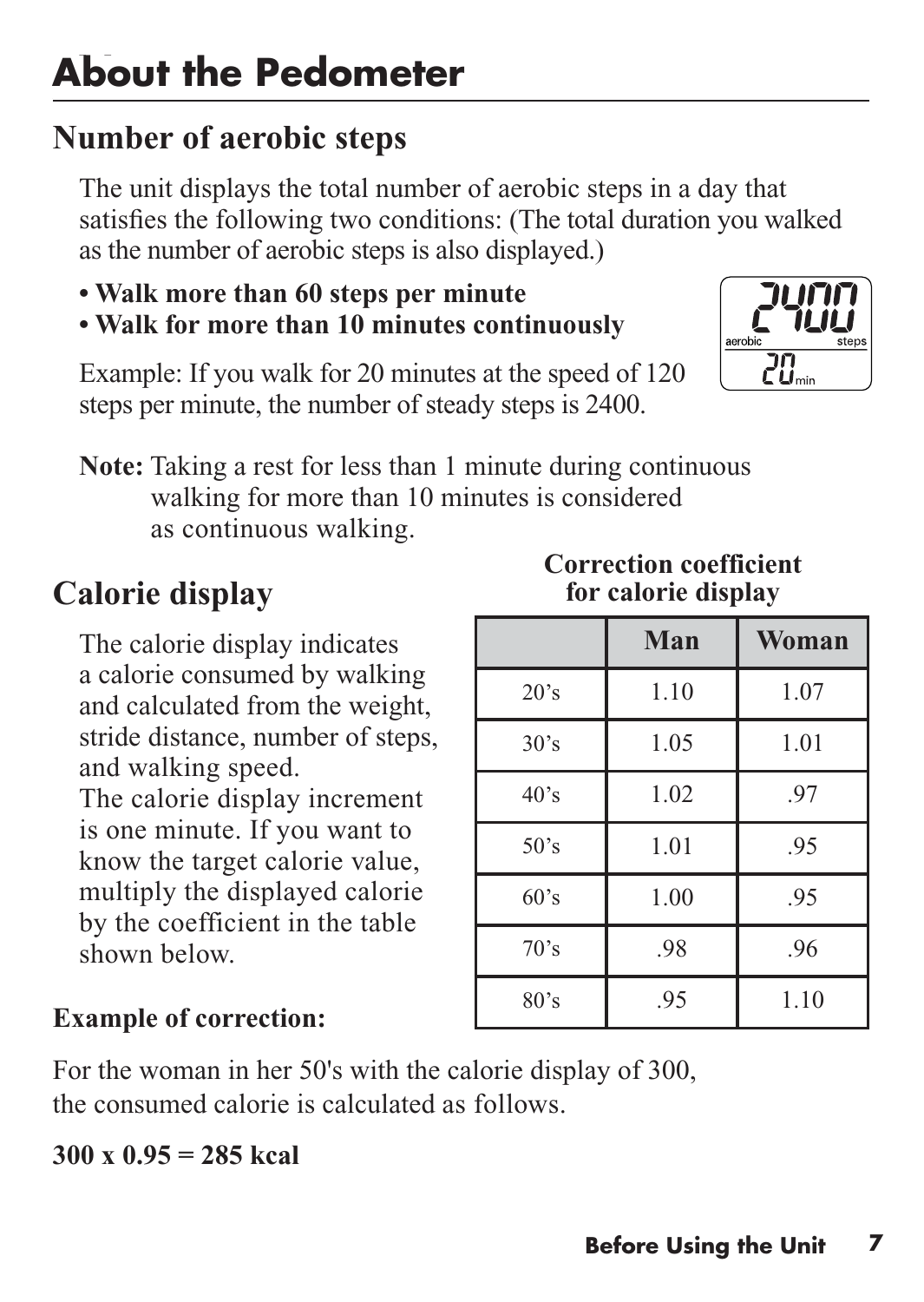### **How to Attach the Pedometer**

**We recommend that you place the unit in the upper front pocket of your jacket, in a bag you hold tightly, or attach unit to your pants or belt.** 

### **Place the unit in your pocket.**

- Do not place the unit in the back pocket of your pants.
- We recommend that you attach the clip on the edge of your pocket to prevent the unit from dropping.

### **Place the unit in your bag.**

Place the unit in your pocket or the partition of your bag.

### **Attach the unit to your belt or the top of your pants**.

Use the supplied holder.



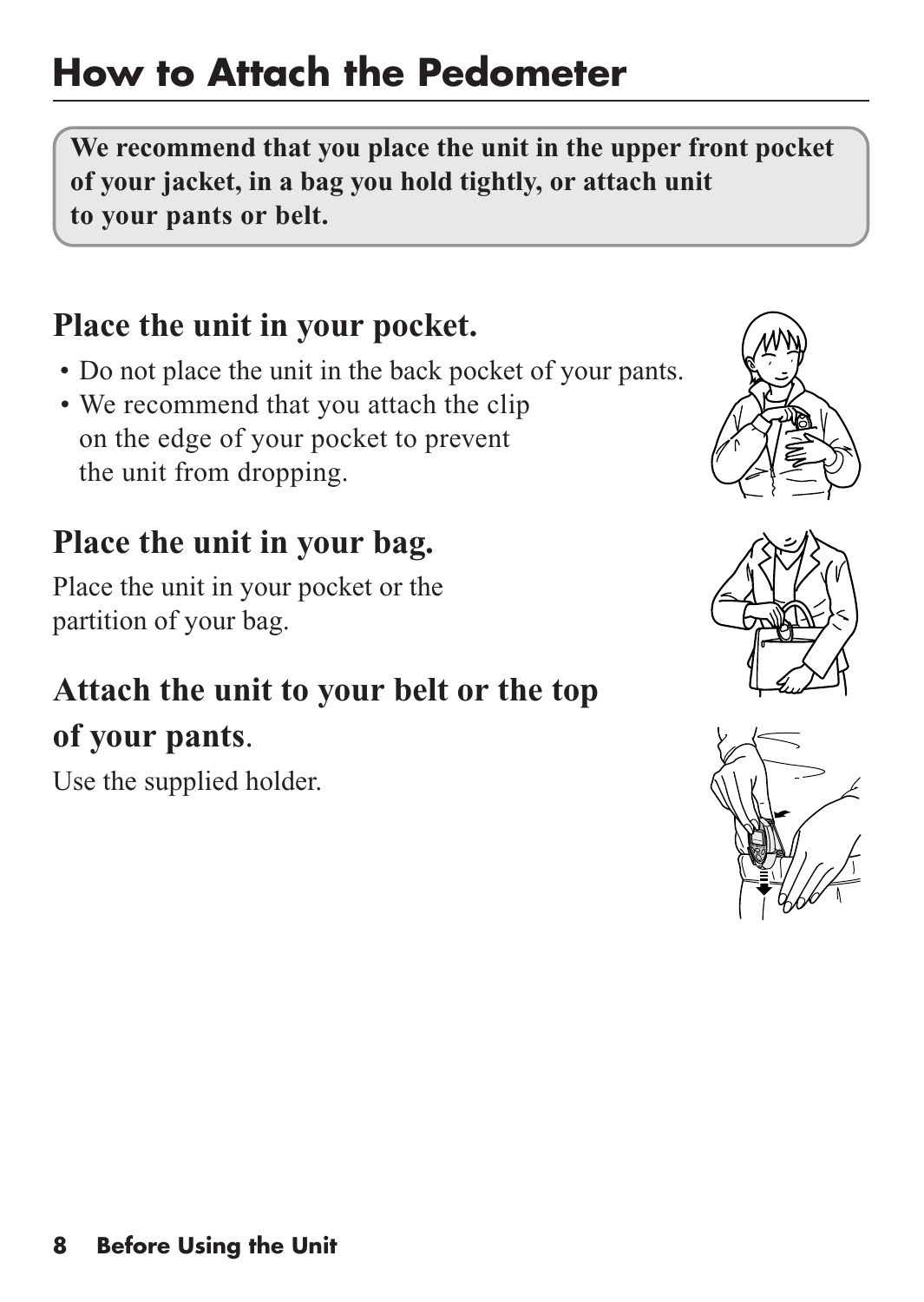#### **The unit may not be able to count the steps correctly in the following cases.**

#### **When the memory is being displayed or the unit is being set**

- When the front of the main unit is placed in the angle of less than 60° (shown to the right) or horizontal to the ground.
- The unit can count steps even if it is slanted or placed upside-down, or if the main unit is perpendicular to the ground.



#### **When the main unit moves irregularly**

- When the main unit is placed in the bag that moves irregularly because it hits your foot, your belt or the top of your pants.
- When the unit hangs from your belt, the top of your pants or a bag

#### **When you walk at an inconsistent pace**

- When you shuffle or wear sandals
- When you fail to walk consistently in a crowded place

#### **When you use the unit in the place where lots of up and down movements or vibrations take place**

- Standing up and/or sitting down movement
- Playing sports other than walking
- Ascending or descending movement at stairs or in a steep slope
- Vertical or horizontal vibration in the moving vehicle such as on the bicycle, in the automobile, trains or a bus

#### **When you jog or walk extremely slowly**

• The unit will count steps during jogging if it is attached to your belt or the top of your pants with a holder.





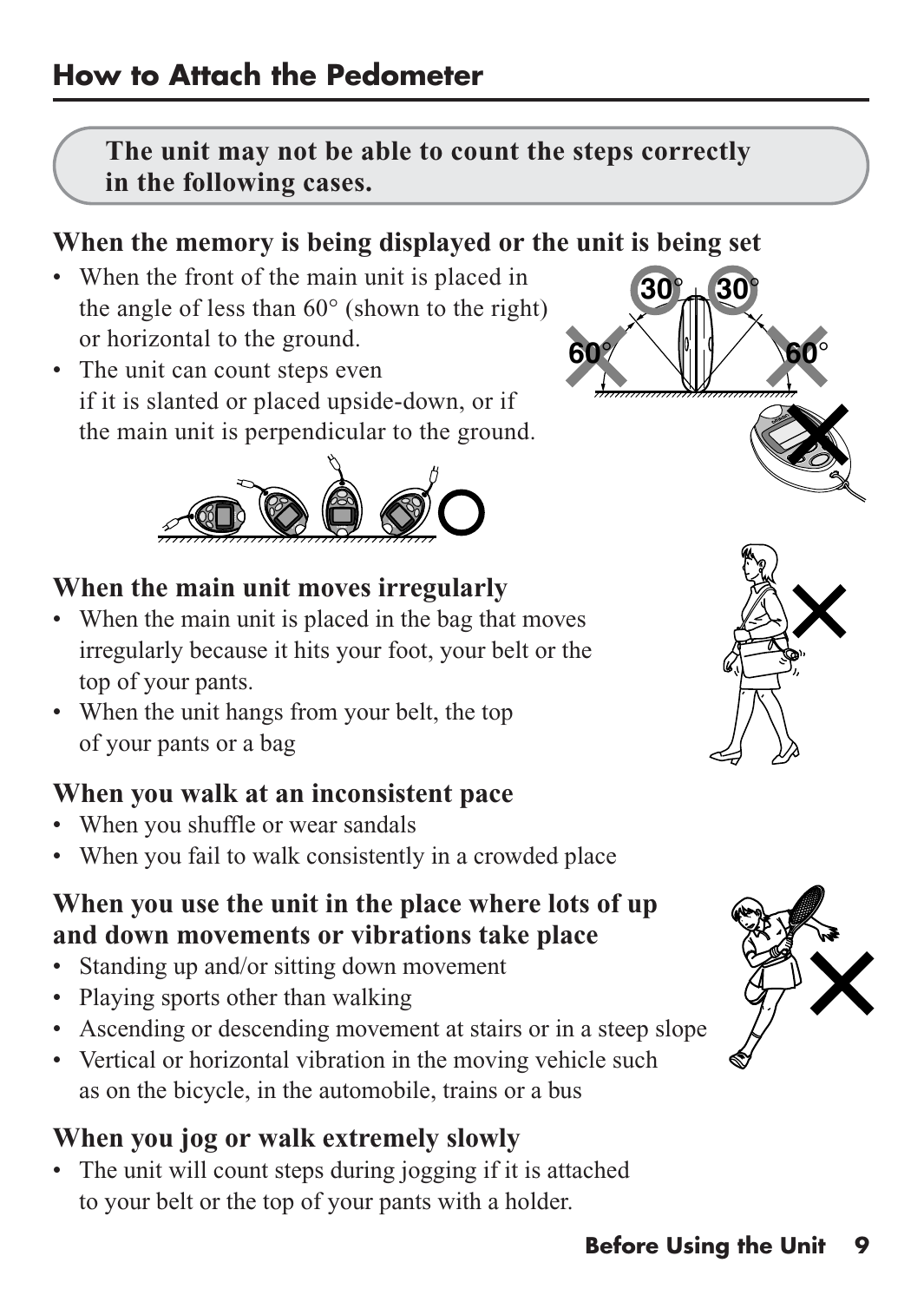### **How to Insert the Battery**

### **1. Remove the screw on the battery cover located at the back of the main unit.**

Use a supplied screwdriver or a commercially available small screwdriver to remove the screw on the battery cover.

# **2. Open the battery cover.**

### **3. Insert a battery in the direction shown in the figure.**

Place the positive  $(+)$  side of a supplied battery (CR2032) upward and insert the battery in the direction of an arrow.





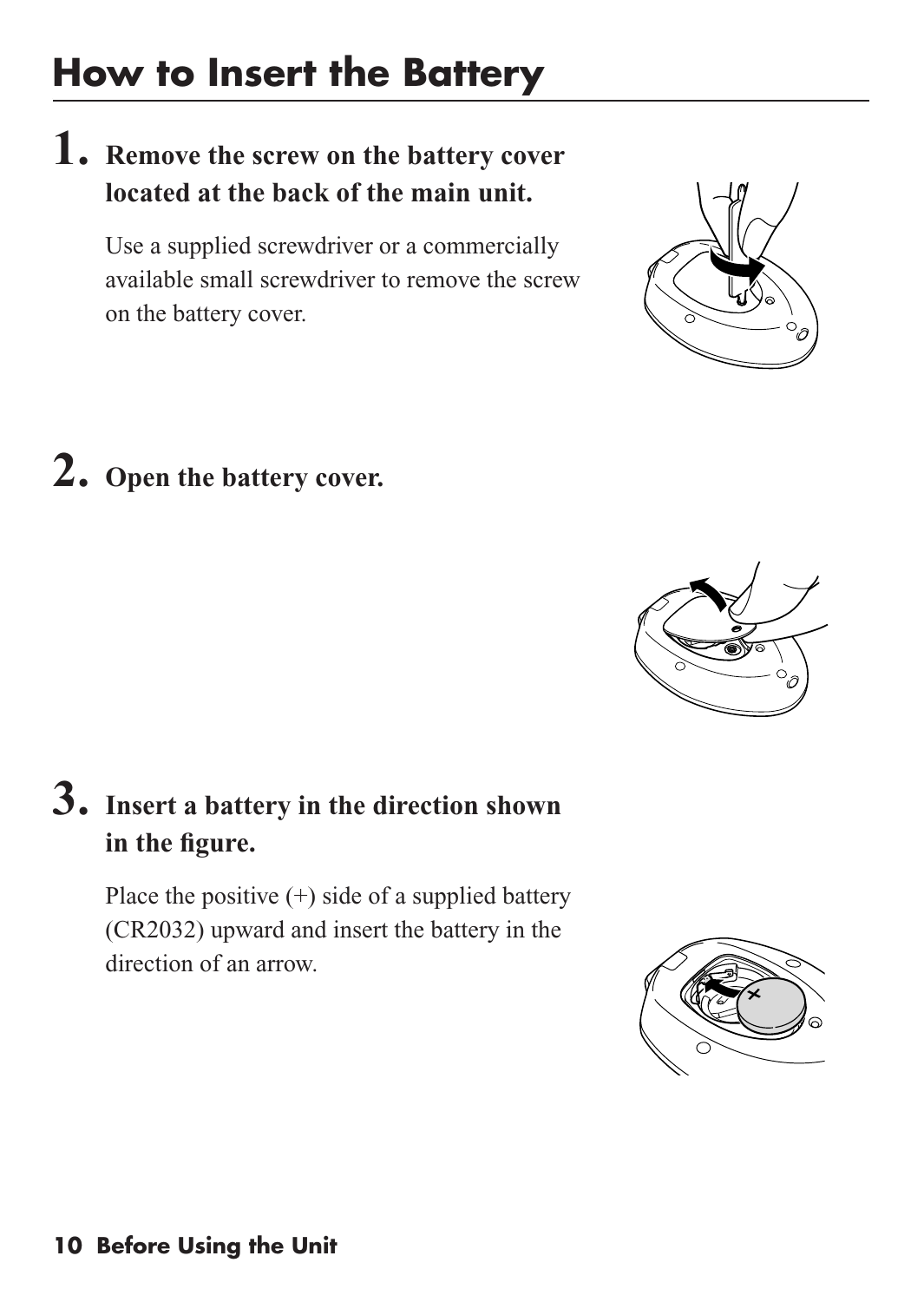### **4. Close the battery cover.**

Insert the projected portion of the battery cover first.



### **5. Tighten the screw on the battery cover.**

The time setting display will appear in the screen for approximately 5 minutes after the battery is inserted. Set time, weight, and stride distance according to the section on "How to Set Time, Weight, and Stride Distance."



#### **General Advice on Battery Handling**

- The supplied battery is for the monitor use only. The life of the battery is approximately 6 months.
- Replace the worn battery with a new one immediately.
- Align the battery polarities (+ and -) correctly.
- When handling the battery, carefully read the notes indicated on the battery.
- Discard the worn battery according to the disposal regulations of your local community.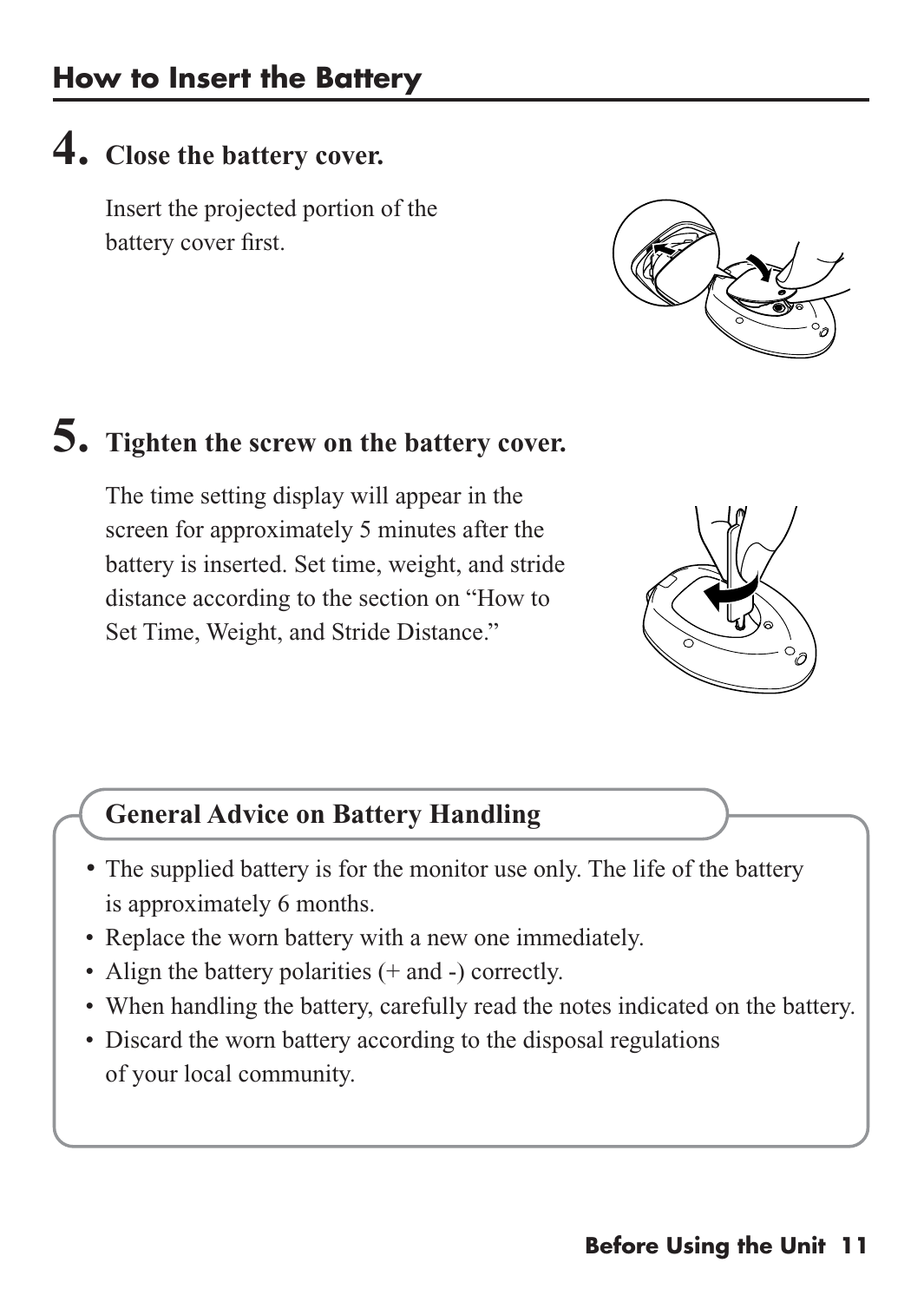### **How to Replace the Battery**

#### **When to replace the battery**

Replace the battery with a new one (CR2032) when a  $\boxtimes$  mark blinks.

- When the battery is removed, all the memory data and the set data (time, weight, and stride distance) are deleted. Set time, weight, and stride distance again.
- Be sure to write the important memory data on your notepad or notebook.

**Refer to "How to Insert the Battery" for how to open the battery cover.**

#### **Take out the battery with a thin stick that is not easily breakable.**

• Do not use a pair of metal tweezers or a screwdriver.



- When a  $\boxtimes$  mark starts to blink, the unit stops counting, the value of the latest number of steps is turned on, and the time is displayed as "  $-$  ".
- If you press the MODE Button when the  $\boxtimes$  mark is blinking, you can confirm the data of that day (number of steps, number of steady steps, duration of steady walk, calorie, and distance). If you press the MEMORY/▲ Button, you can see the memory data.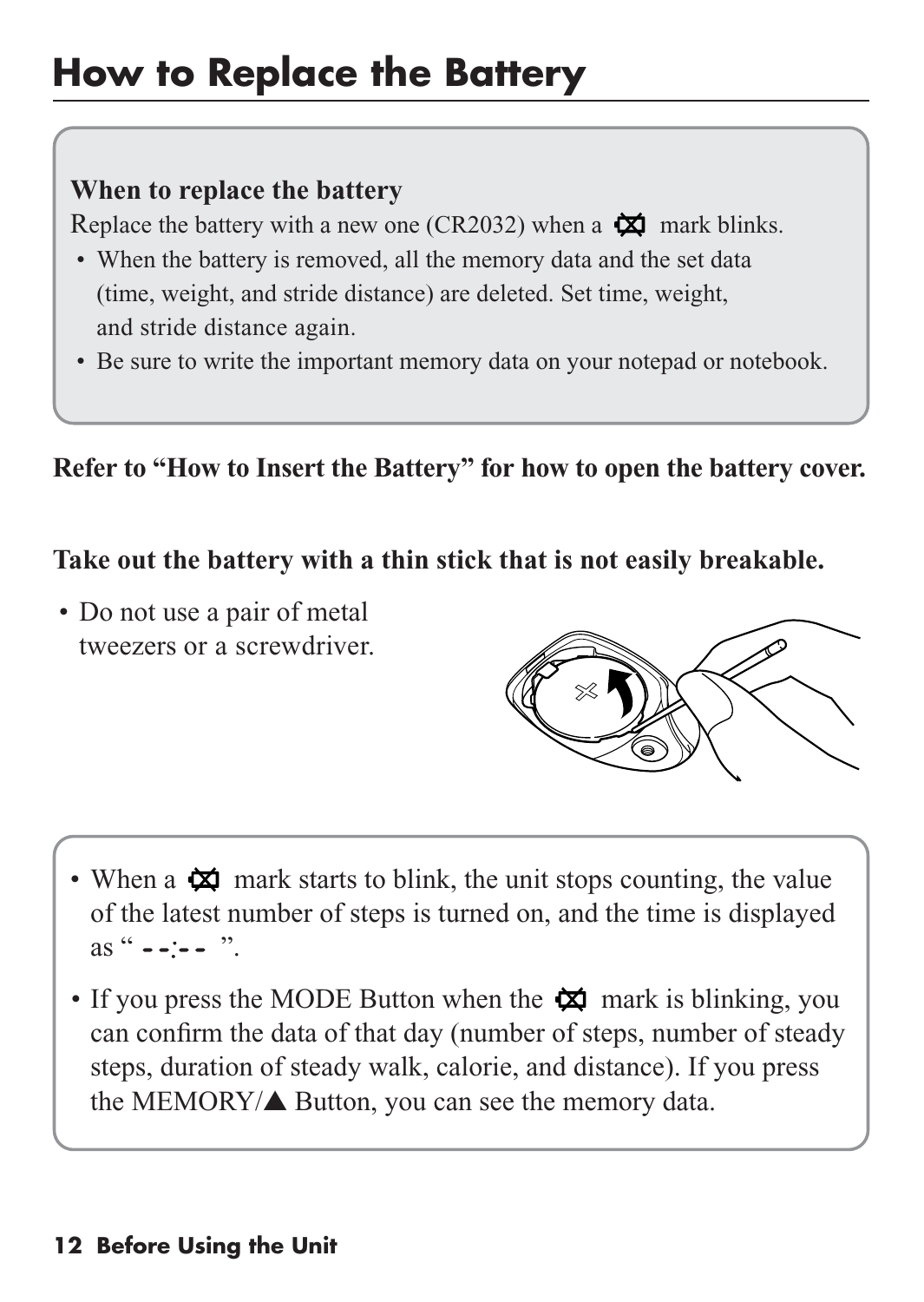### **How to Reset the System**

In the following cases, press the SYSTEM RESET Button.

- When the battery is replaced
- When you want to delete the memory
- When the display becomes unrecognizable

### **1. Press the SYSTEM RESET Button on the back of the main unit with a thin stick that is not easily breakable.**

All the memory data and the set data (time, weight, and stride distance) are deleted.



### **2. Set time, weight, and stride distance again.**

After all characters on the display are turned on, a time setting display appears. Set time, weight, and stride distance.

(Refer to"How to Set Time, Weight, and stride Distance".)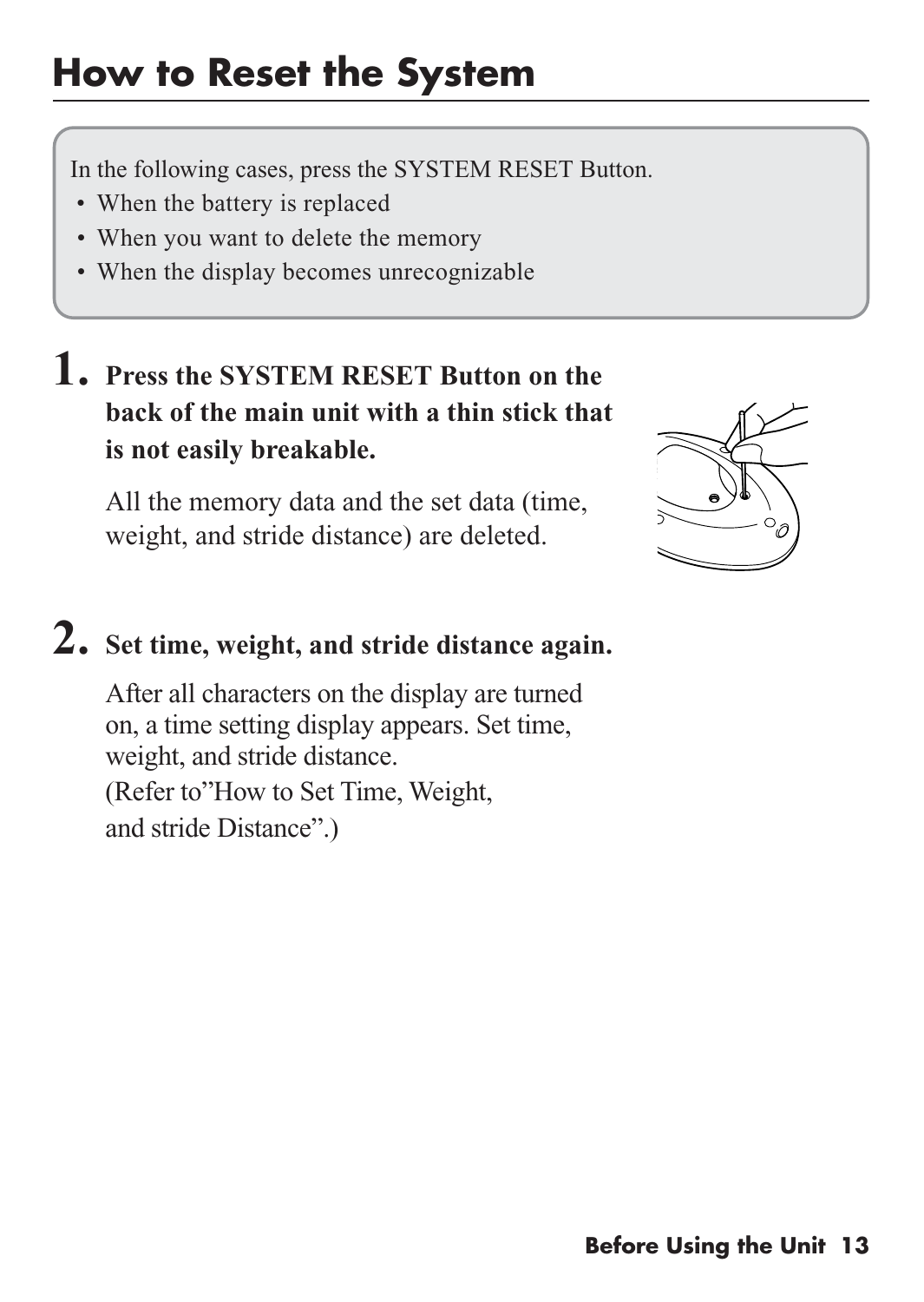### **How to Set Time, Weight, and Stride Distance**

#### **Set the time, weight, and stride distance before using this unit**

#### **Measuring your stride length.**

- 1) As illustrated, walk 10 steps with your normal stride.
- 2) Measure the distance from Start to End in inches.
- 3) Calculate your stride by dividing the total distance by 10.

#### **Example:**

Total distance = 320''  $320'' \div 10 = 32''$  inches (2' feet 8" inches)

#### **Conversion Chart**

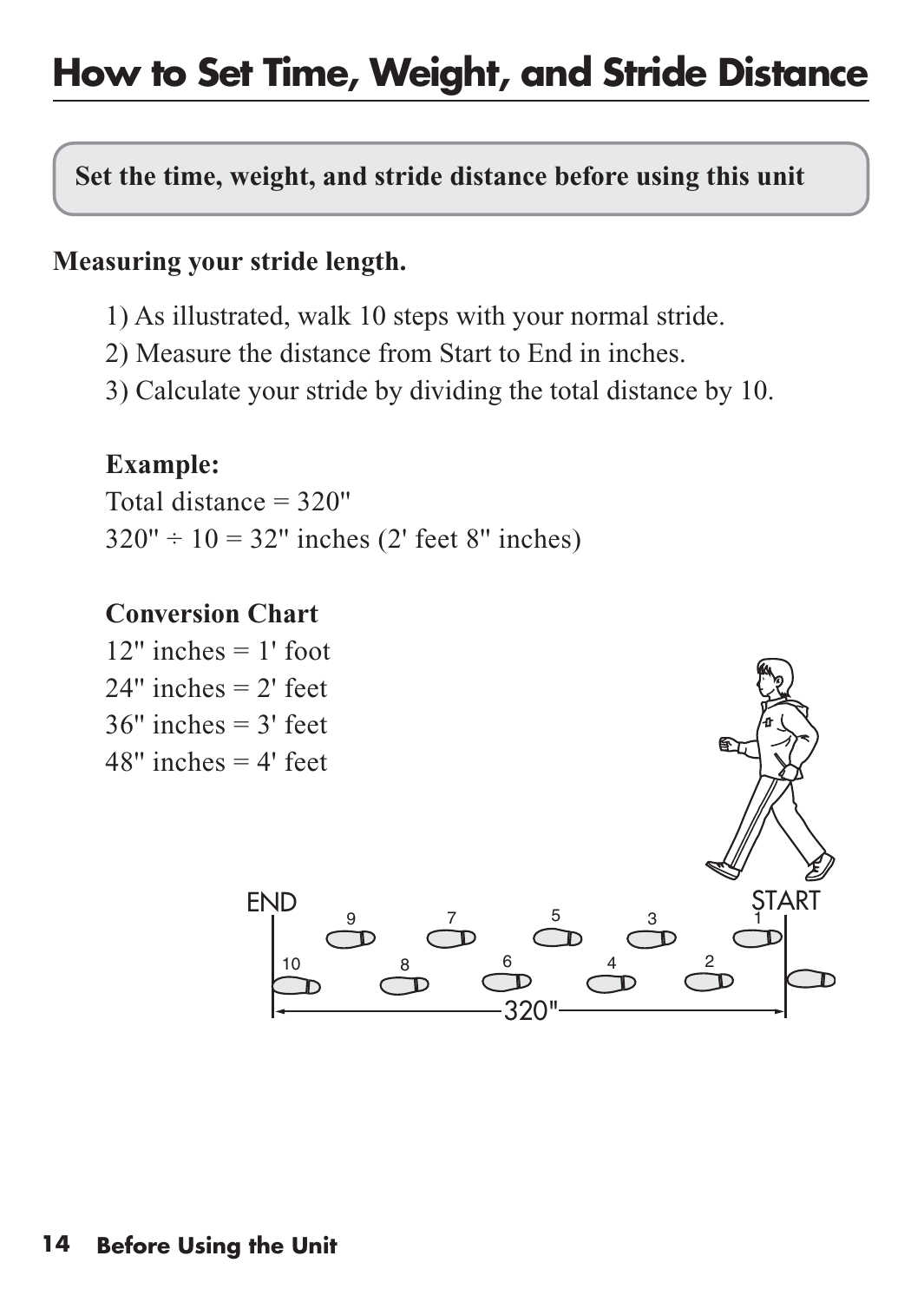#### **How to Set Time, Weight, and Stride Distance**

- **1. How to set the time.**  Setting range: AM 12:00 - PM 11:59
- **• Press the SET Button for more than 1.5 seconds.** The time setting display will appear.
	- A display of "Time" will blink.

#### **• Press the MEMORY/**▲ **Button to set the time.**

Each time you press the Button, the time will advance by 1 hour.

If you press the RESET Button, the display of time will be reset to AM 12:00.

• If you leave the unit without setting the time for more than 5 minutes, the screen will show the number of steps.

#### **• Press the SET Button to advance the setting to minute.**

A display of "minute" will blink.



**Time Setting Display**



Initial setting of "AM12" will blink.



During the time setting, the displayed figures will blink.



During the time setting, the displayed figures will blink.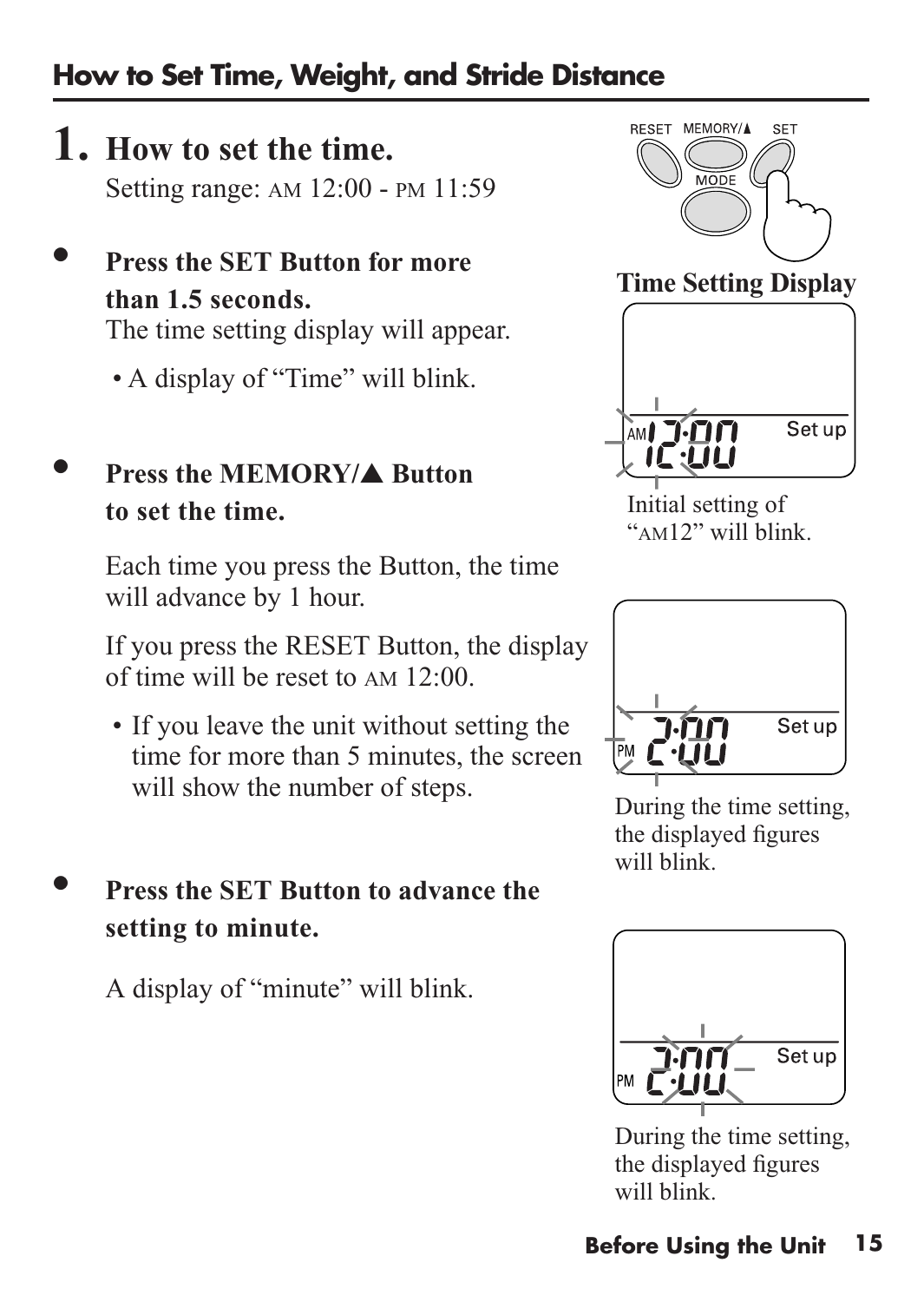#### **• Press the MEMOR /**▲ **Button to adjust the minute.**

Each time you press the MEMORY/▲ Button, the display of time will advance by 1 minute.

Keep pressing the Button to fast forward the display of time by 10 minutes.

If the display of minute reaches 59, it will return to 00.

If you press the RESET Button, the display of minute will be reset to 00.

• If you leave the unit without setting the minute for more than 5 minutes, the display will show the number of steps.



During the minute setting, the displayed figures will blink.

## **2. How to set the weight**

Setting range: 70 to 300 lbs.

#### **• Press the SET Button to proceed to the setting of weight.** A display of "weight" will blink.



The initial weight is set to 88 lbs. During the weight setting, the displayed figures will blink.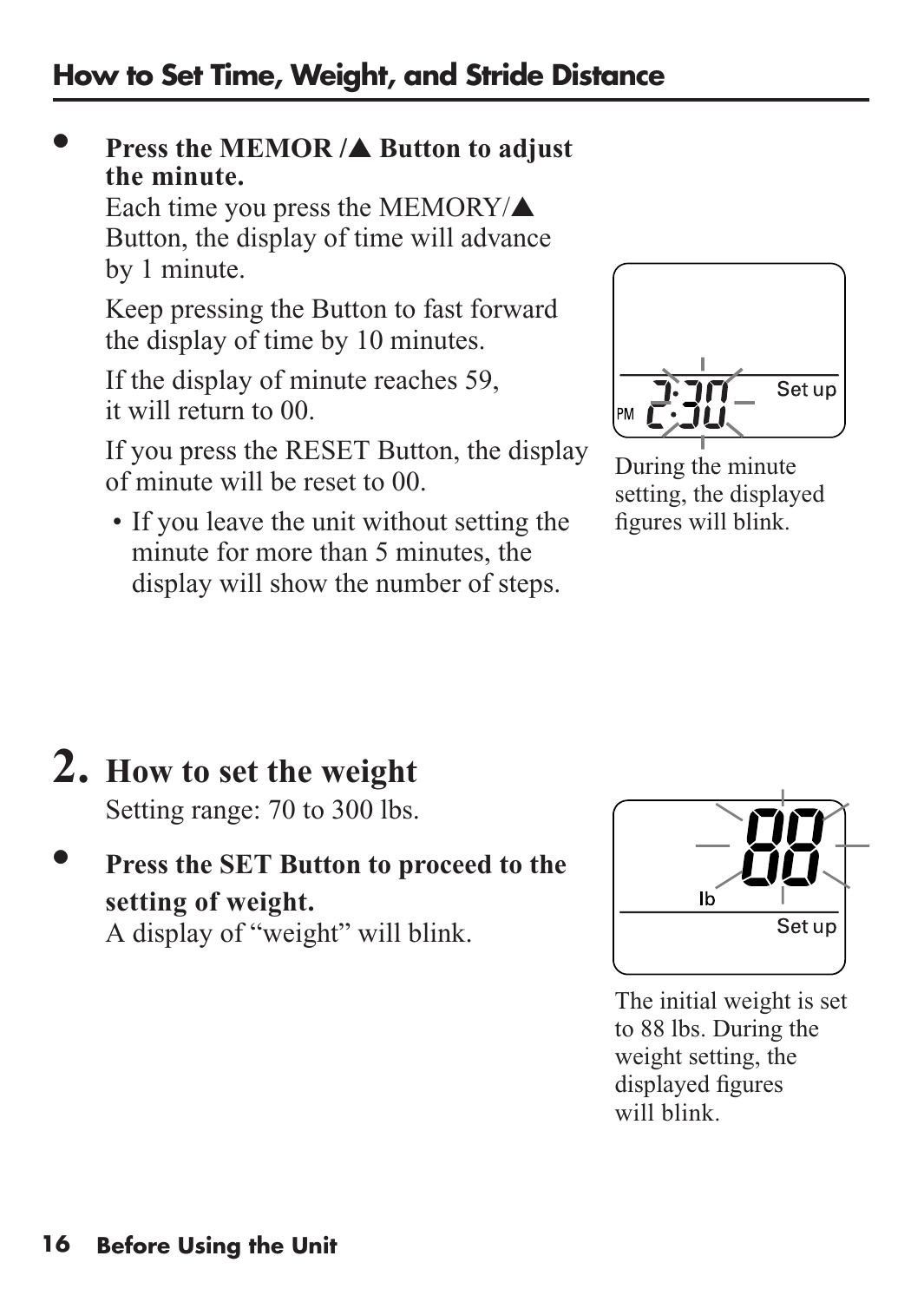#### **How to Set Time, Weight, and Stride Distance**

#### **• Press the MEMORY/**▲ **Button to set the weight.**

Each time you press the Button, the display of weight will advance by 1 lb.

Keep pressing the Button to fast forward the display of weight by 10 lbs.

When the display of weight reaches 300, it will return to 70.

If you press the RESET Button, the display of weight will be reset to 88.

• If you leave the unit for more than 5 minutes without setting the weight, the screen will show the number of steps while the display of weight remains unchanged.

### **3. How to set the Stride Distance** Setting range: 1'00'' to 4'00'' feet

### **• Press the SET Button to change to the setting of stride length.**

The display of "stride" will blink.



The initial stride length is set to 1'08''. During the stride length setting, the displayed figures will blink.



During the weight setting, the displayed figures will blink.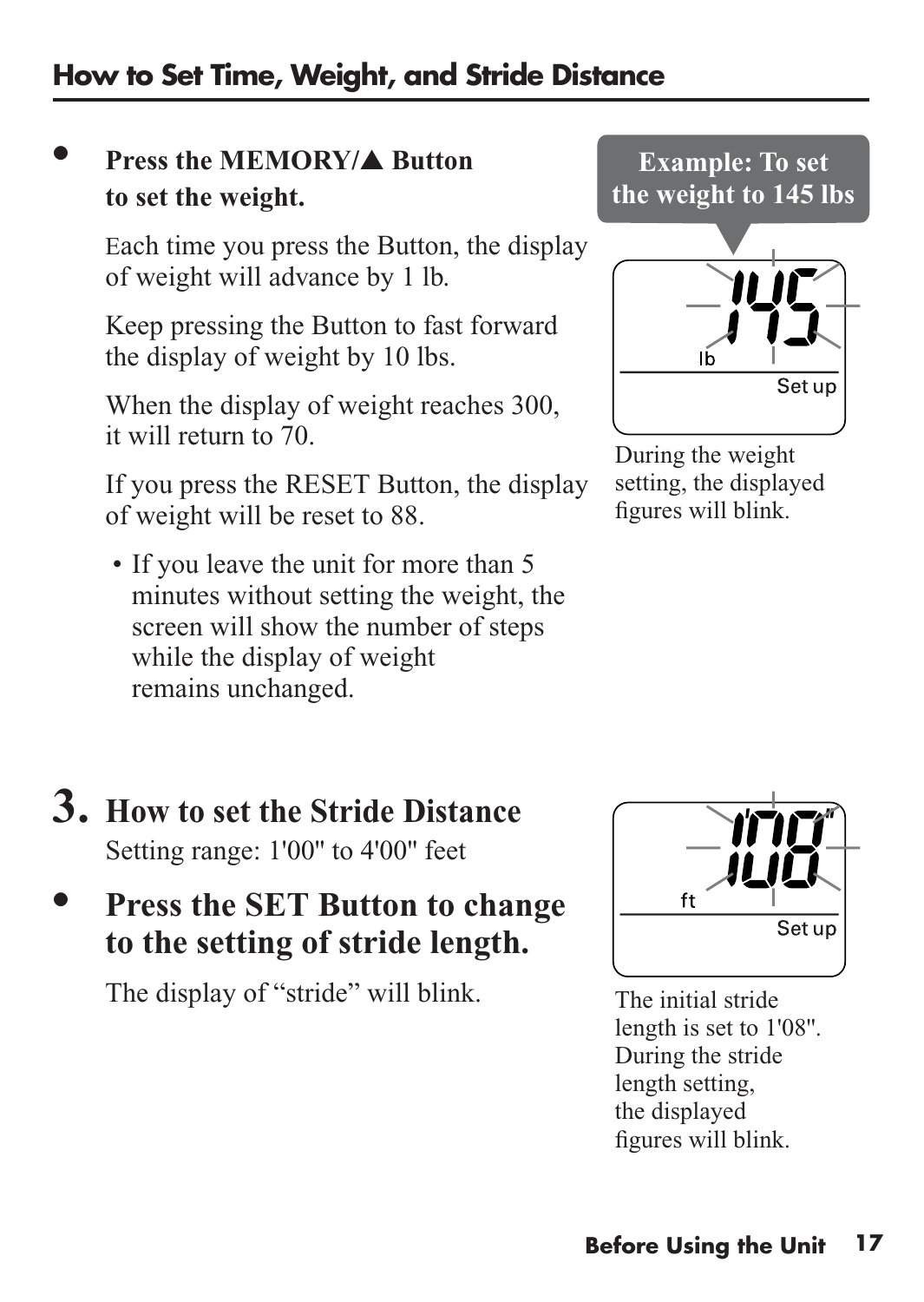**18 Before Using the Unit**

### **How to Set Time, Weight, and Stride Distance**

### **• Press the MEMORY/**▲ **Button to set the stride length.**

Each time you press the Button, the display of stride length will advance by 1''.

Keep pressing the Button to fast forward the display of stride length by 1'.

If the display of stride length reaches 4'00'', it will return to 1'00'.

If you press the RESET Button, the display of stride length will be reset to 1'08''.

• If you leave the unit for more than 5 minutes without setting the stride length, the screen will show the number of steps while the display of stride length remains unchanged.

### **• Press the SET Button to change to the display of number of steps.**

Display of the number of steps and display of time will be turned on.

### **Now all the settings are finished.**

**How to change time, weight, or stride distance after the setting is completed:** 

- **1.** Press the MODE Button to display the number of steps.
- **2.** Press the SET Button for more than 1.5 seconds.
- **3.** Change the setting.
	- If an item that does not need to be changed is displayed, press the SET Button, then the display will change to the next item to be set.



During the stride length setting, the displayed figures will blink.

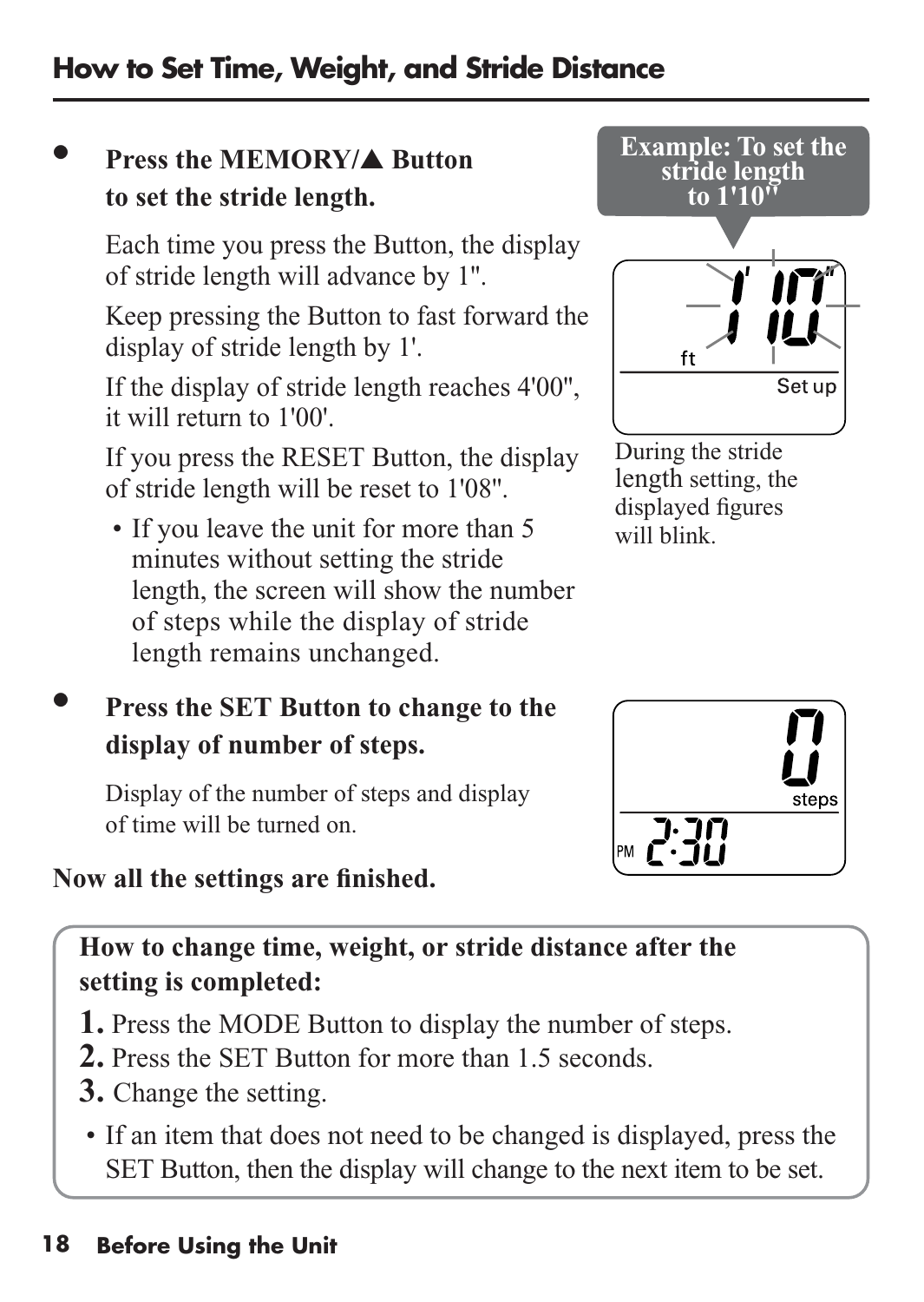# **Procedures in Actual Use How to Use the Unit**

- **1.** Press the RESET Button for more than 1.5 seconds to set the display of the number of steps, number of aerobic steps, duration of aerobic walk, calorie, and distance to 0.
- **2. Attach main unit properly. (Refer to How to Attach the Pedometer)**

### **3. Start walking.**

The unit will count the number of aerobic steps, calorie, and distance.

• To measure the number of steps during jogging, attach a holder to the main unit and securely attach the unit to your belt or the top of your pants.





The unit's display will not change or display steps until after you have walked for more than 4 seconds.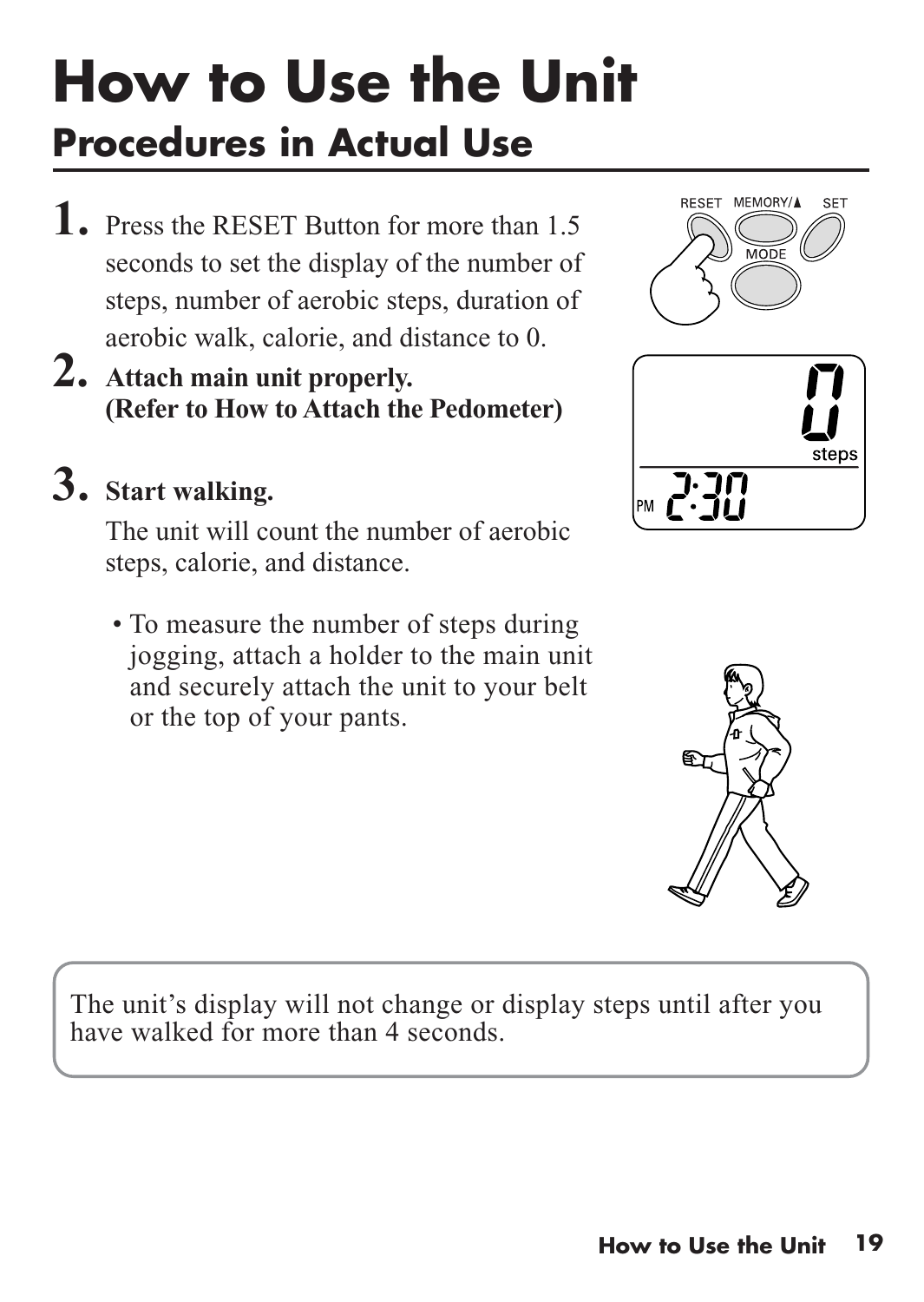#### **Procedures in Actual Use**





**RESET** 

MEMORY/A

SF<sup>-</sup>

### **Press the RESET Button for more than 1.5 seconds.**

All the data (number of steps, number of aerobic steps, duration of steady walk, calorie, and distance) of today will be reset to 0.

• The memory data accumulated up to the previous day will not be deleted.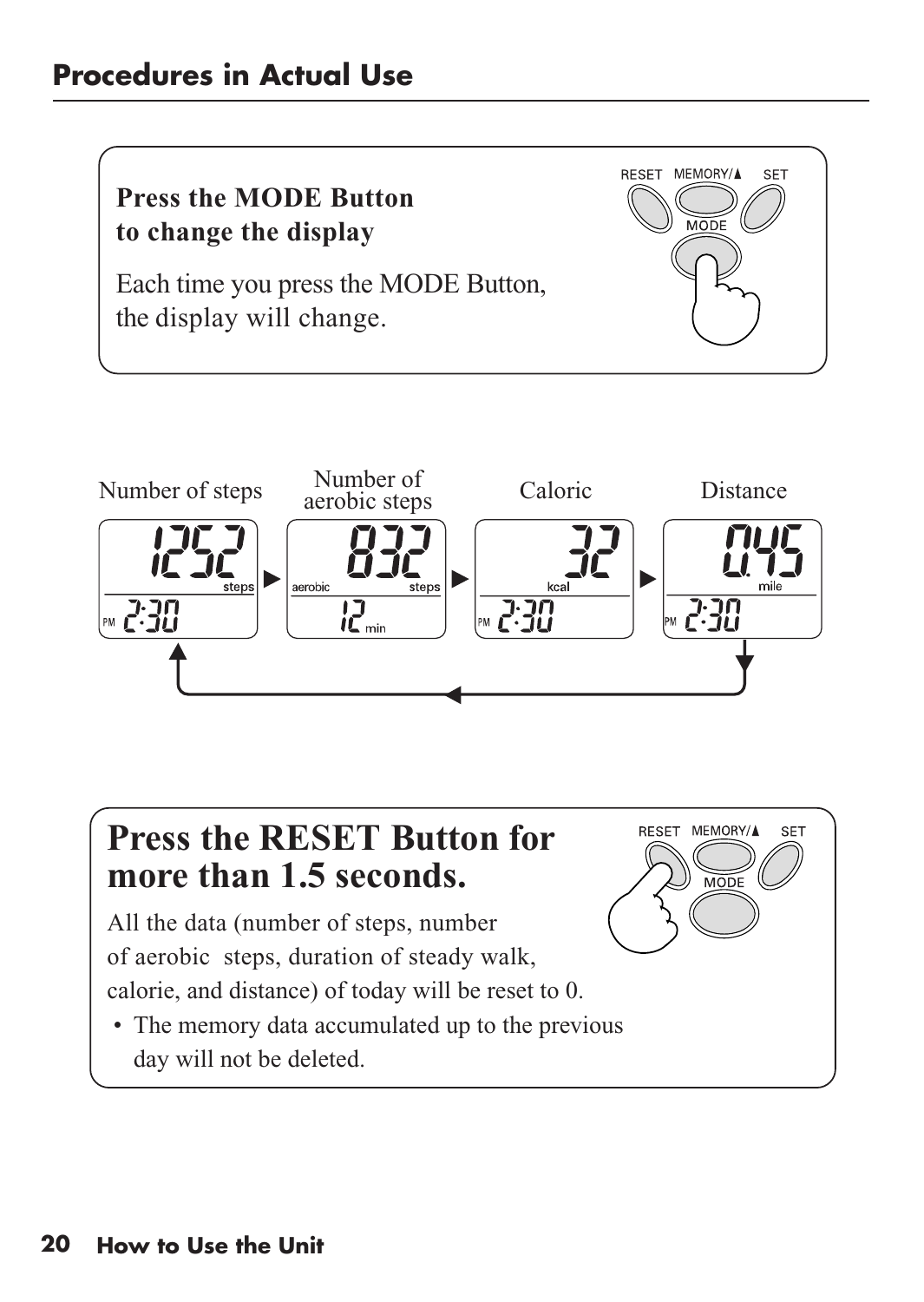#### **How to Use the Unit 21**

### **Memory Function**

The unit can store the data of seven days starting with the oldest day to the previous day on number of steps, number of aerobic steps, calorie, and distance.

The data (number of steps, number of aerobic steps, calorie, and distance) of today are automatically stored in the memory when the time reaches 0:00, and the display will return to 0.

- You do not need to press the RESET Button everyday.
- Be sure to set the time in advance.

#### **1. Press the MODE Button to select the display contents you want to see.**

### **2. Press the MEMORY/**▲ **Button.**

Each time you press the MEMORY/▲ Button, you can see the data of seven days from the oldest day to the previous day.

- The memory only stores the aerobic steps.
- The time is not displayed during the memory display.
- During the memory display, the number of steps are not counted.
- If no operation of the Button is conducted for more than 1 minute, the display will return to the normal display.

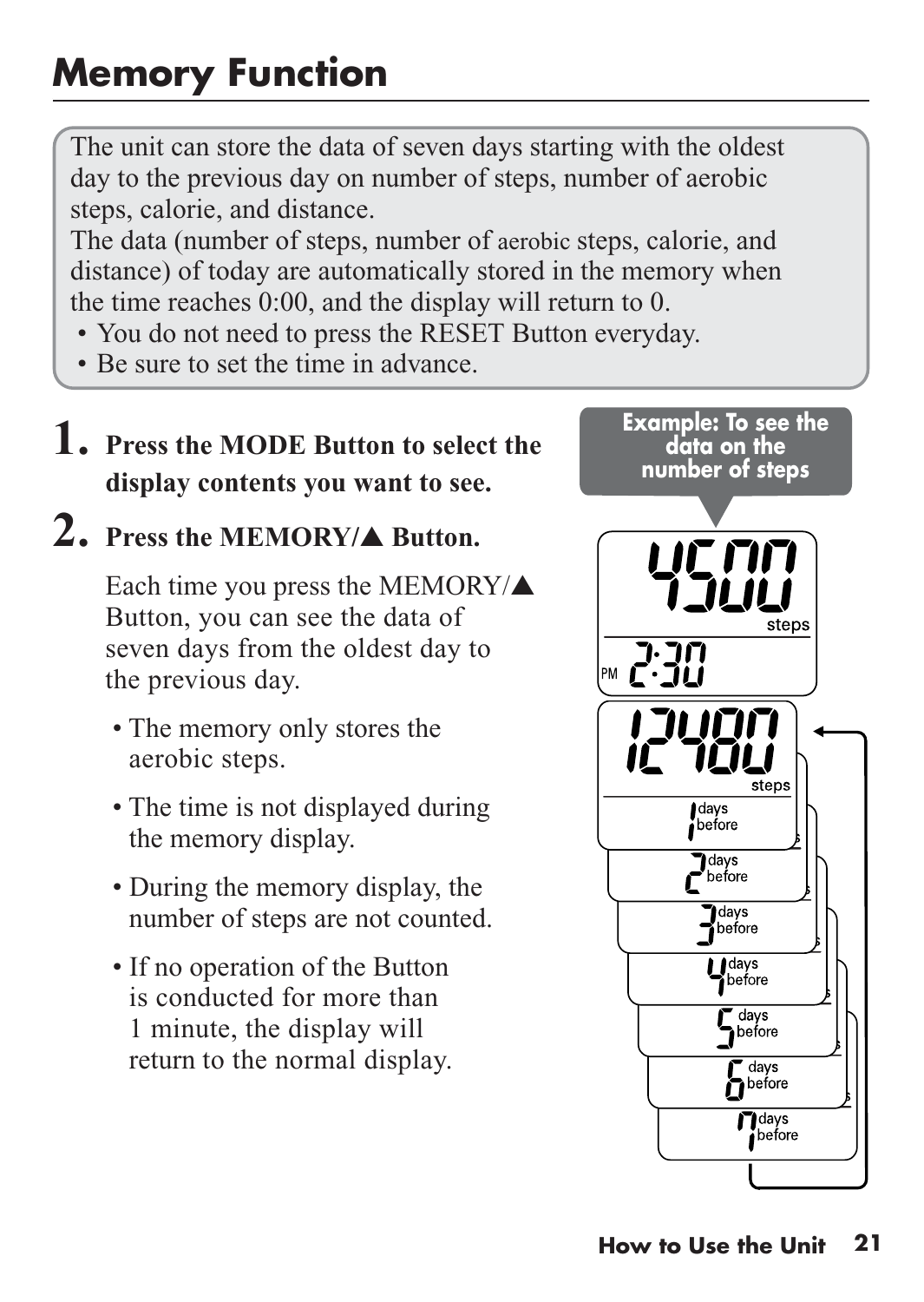

### **If you want to delete the memory**

### **Press the SYSTEM RESET Button on the back of the main unit with a firm stick that is not easily breakable.**

If you press the SYSTEM RESET Button, all the past memory data and the set data (time, weight, and stride distance) will be deleted. Set time, weight, and stride distance again.



When the unit is affected by static electricity or electric noise, the memory data or the set data may be changed or deleted. We recommend that you write down the important memory data on your notepad or notebook.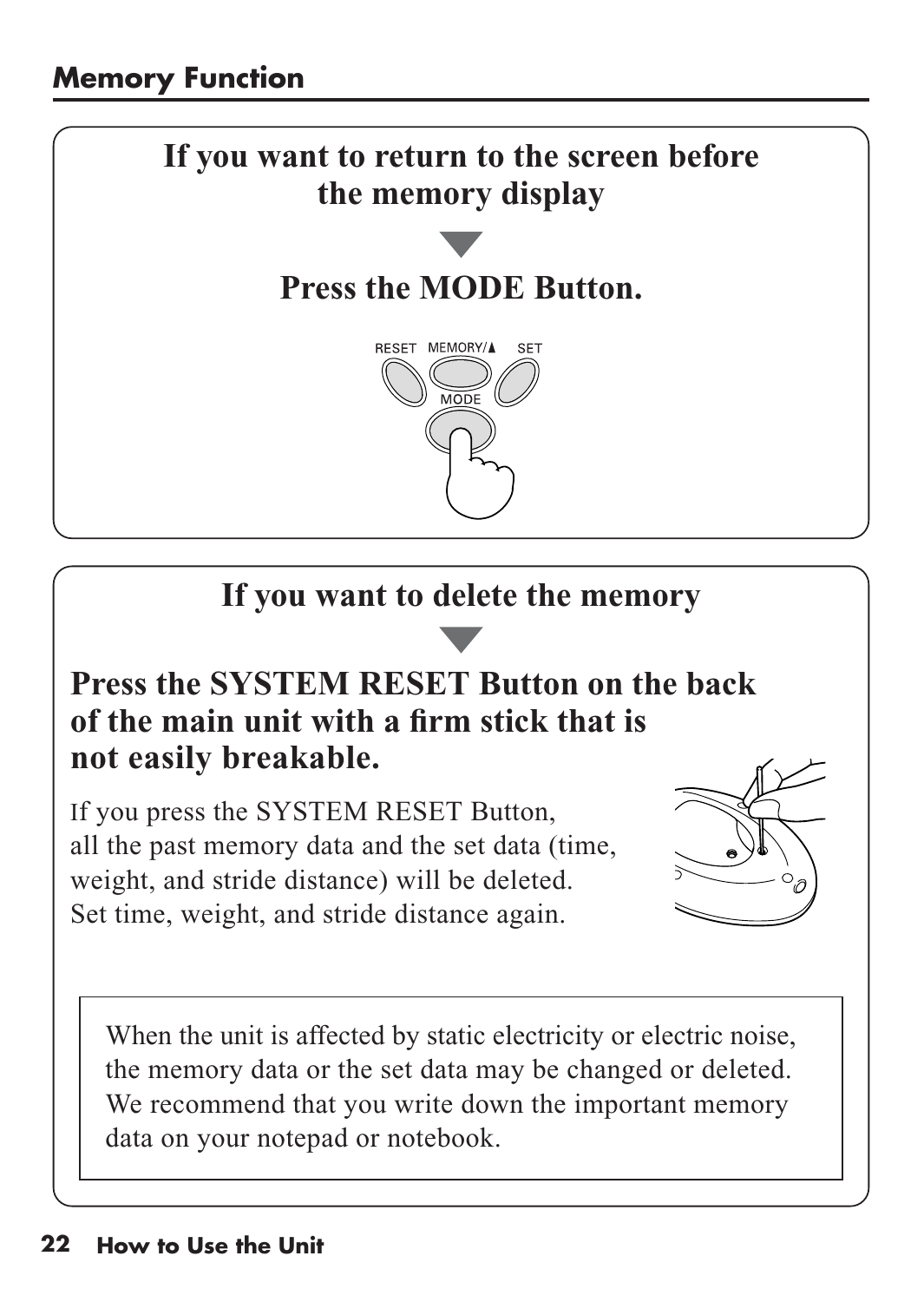## **How to Care and Store the Unit Troubleshooting**

#### **How to Care for the Unit**

Always keep the unit clean for use.

If the unit is heavily stained, use a cloth moistened with water or detergent and squeeze it well before wiping the stain, then wipe the unit dry with another soft cloth.

- Be careful so that water should not get into the main unit.
- Do not use benzine, thinner, or gasoline to clean on the unit. Wipe any stains off with a soft dry cloth.

#### **How to Store the Unit**

Do not place the unit for storage in the following conditions:

• Do not store the unit in a location where it is exposed to direct sunlight, high temperatures, high humidity, dust, water, heavy vibrations, or where chemicals or corrosive gas is generated.

Keep the unit out of reach of young children.







• OMRON cannot take responsibility if you fail to observe the above-mentioned notes and other correct method of using the unit.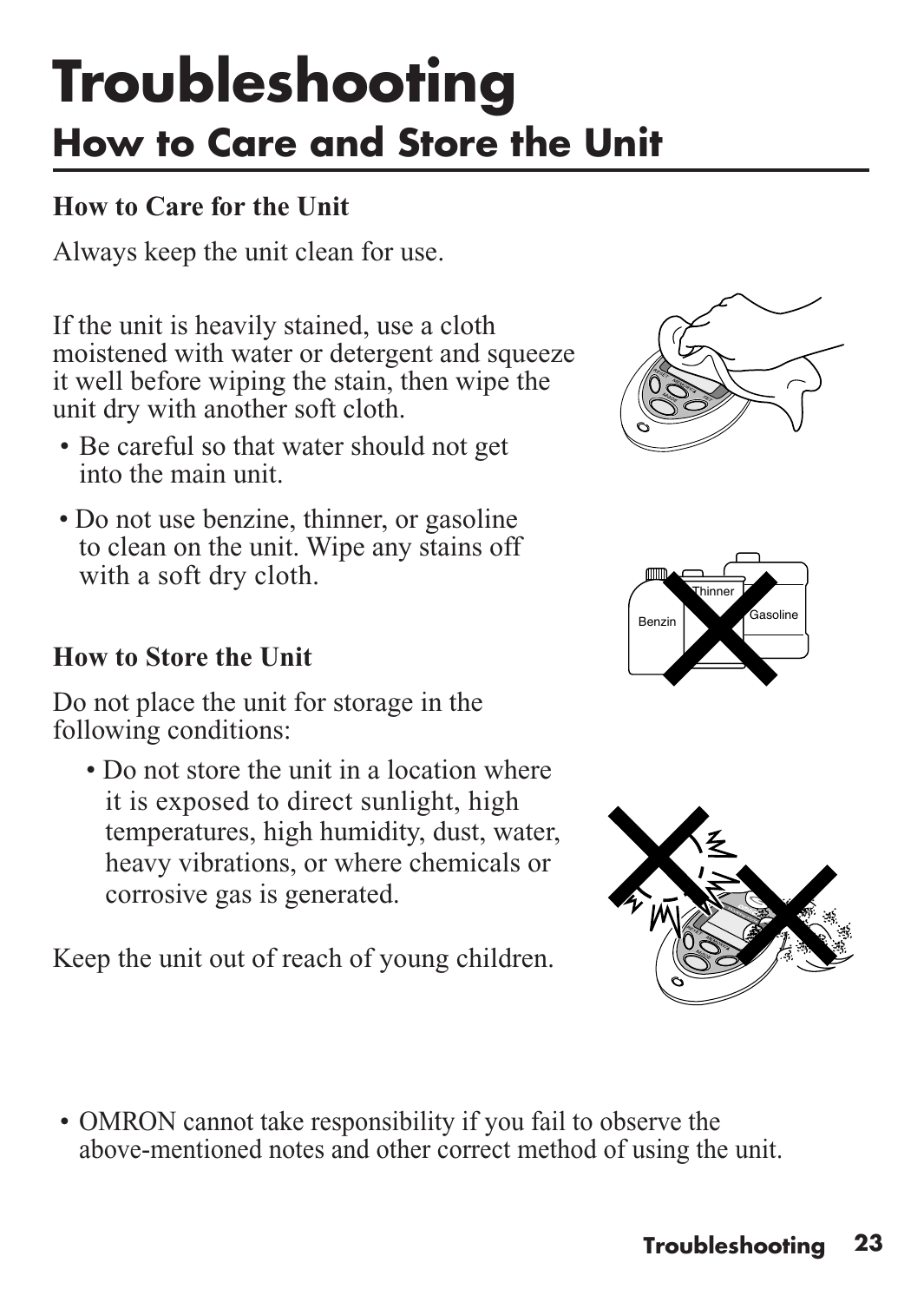### **Troubleshooting**

| <b>Trouble</b>                             | <b>Probable cause</b>                                                                 | How to correct                                                   |
|--------------------------------------------|---------------------------------------------------------------------------------------|------------------------------------------------------------------|
| A $\mathbf{\ddot{\alpha}}$ mark<br>blinks. | The battery is worn.                                                                  | Replace the battery with<br>a new one (CR2032).                  |
| Nothing is<br>displayed.                   | The polarities of<br>battery $(+$ and $-)$<br>are aligned in the<br>wrong directions. | Insert the battery in<br>correct alignment.                      |
|                                            | The battery is worn.                                                                  | Replace the battery with<br>a new one $(CR2032)$ .               |
| The displayed<br>values are wrong.         | The unit is<br>attached incorrectly.                                                  | Refer to the section<br>on "How to Attach<br>the Pedometer."     |
|                                            | You are<br>walking at an<br>inconsistent pace.                                        | Try to walk regularly<br>in a consistent rhythm<br>all the time. |
|                                            | The set values<br>are wrong.                                                          | Change the setting.                                              |
| The displayed<br>contents are wrong.       | Press the SYSTEM RESET Button.                                                        |                                                                  |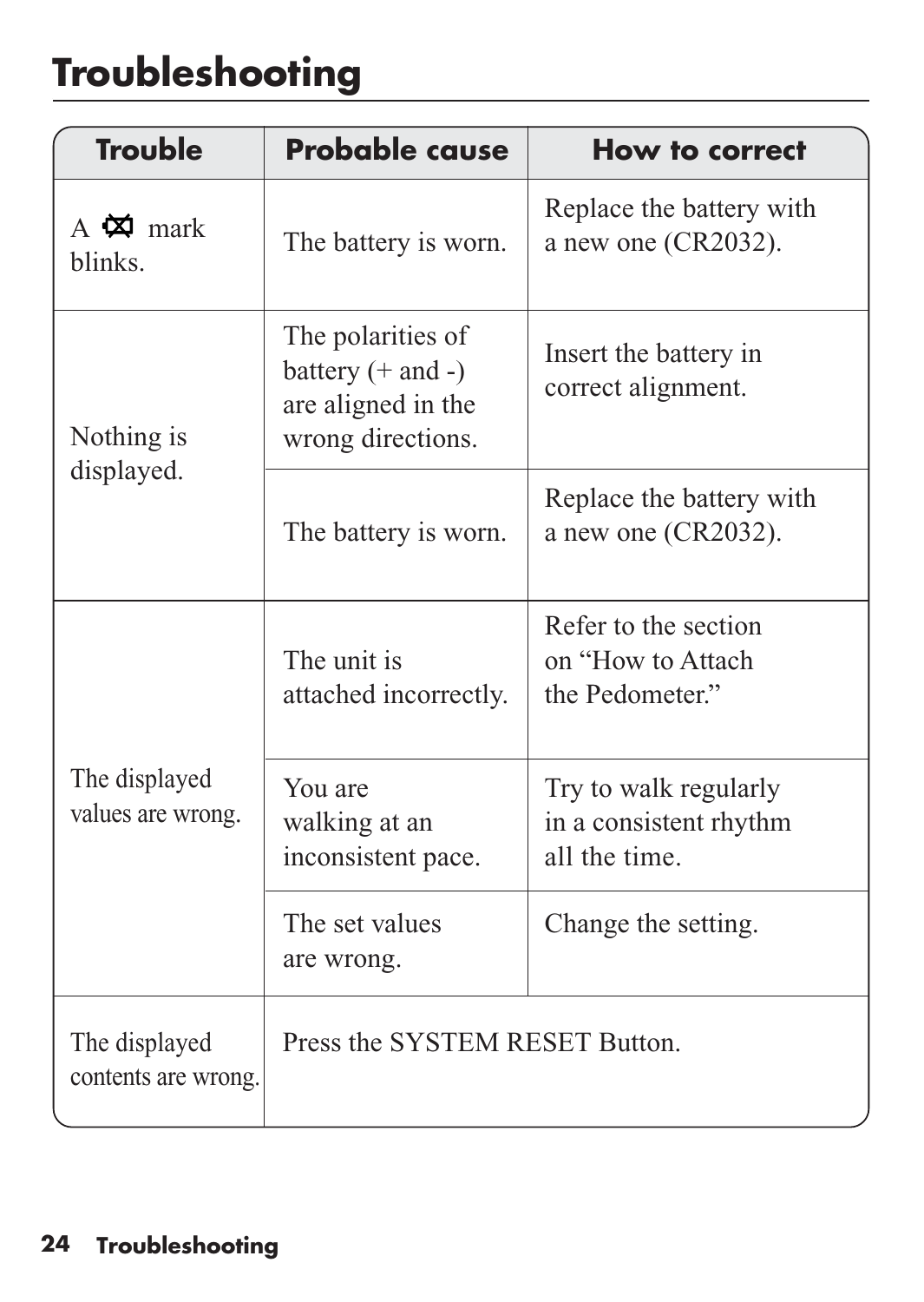### **Specifications**

| Model                        | <b>OMRON</b> Pedometer                                                                                    |                                                                                                                                                                          |
|------------------------------|-----------------------------------------------------------------------------------------------------------|--------------------------------------------------------------------------------------------------------------------------------------------------------------------------|
| Type                         | $H.J-112$                                                                                                 |                                                                                                                                                                          |
| Power Supply                 | 3 VDC (1 lithium battery CR2032)                                                                          |                                                                                                                                                                          |
| <b>Measurement Range</b>     | Number of steps:<br>Number of steady steps:<br>Duration of steady walk:<br>Distance:<br>Calorie:<br>Time: | 0 to 99,999 steps<br>0 to 99,999 steps<br>$0$ to 1,440 minutes<br>0.00 to 999.99 miles<br>0 to 99,999 kcal<br>AM 12:00 to PM 11:59                                       |
| Memory                       | Number of steps:<br>Number of steady steps:<br>Calorie:<br>Distance:                                      | from seven days ago to the previous day<br>from seven days ago to the previous day<br>from seven days ago to the previous day<br>from seven days ago to the previous day |
| <b>Setting Range</b>         | Time <sup>.</sup><br>Weight:<br>Stride distance:                                                          | AM 12:00 to PM 11:59 (12-hour display)<br>70 to 300 lbs (in the unit of 1 lb)<br>$1'00''$ to $4'00''$ (in the unit of $1'')$                                             |
| <b>Operating Temperature</b> | 14°F to 104°F (-10°C to +40°C)                                                                            |                                                                                                                                                                          |
| Precision of Step Counting   | Within $\pm$ /- 5% (by vibration testing machine)                                                         |                                                                                                                                                                          |
| Time Precision               | Within $\frac{+}{5}$ 30 seconds of the average monthly<br>deviation (under normal temperature)            |                                                                                                                                                                          |
| <b>Battery Life</b>          | Approx. 6 months (when used for walking<br>$10,000$ steps a day)                                          |                                                                                                                                                                          |
| <b>External Dimensions</b>   | Approx. 2 7/8" x 2 1/8" x 5/8"                                                                            |                                                                                                                                                                          |
| Weight                       | Approx. 1.13 oz (battery not included)                                                                    |                                                                                                                                                                          |

#### **Supplied accessories:**

1 battery (CR2032), 1 screwdriver, 1 strap, 1 clip for strap, 1 holder, 1 Instruction Manual, 1 Warranty Card.

• In the interest of product improvement, specifications are subject to change without notice.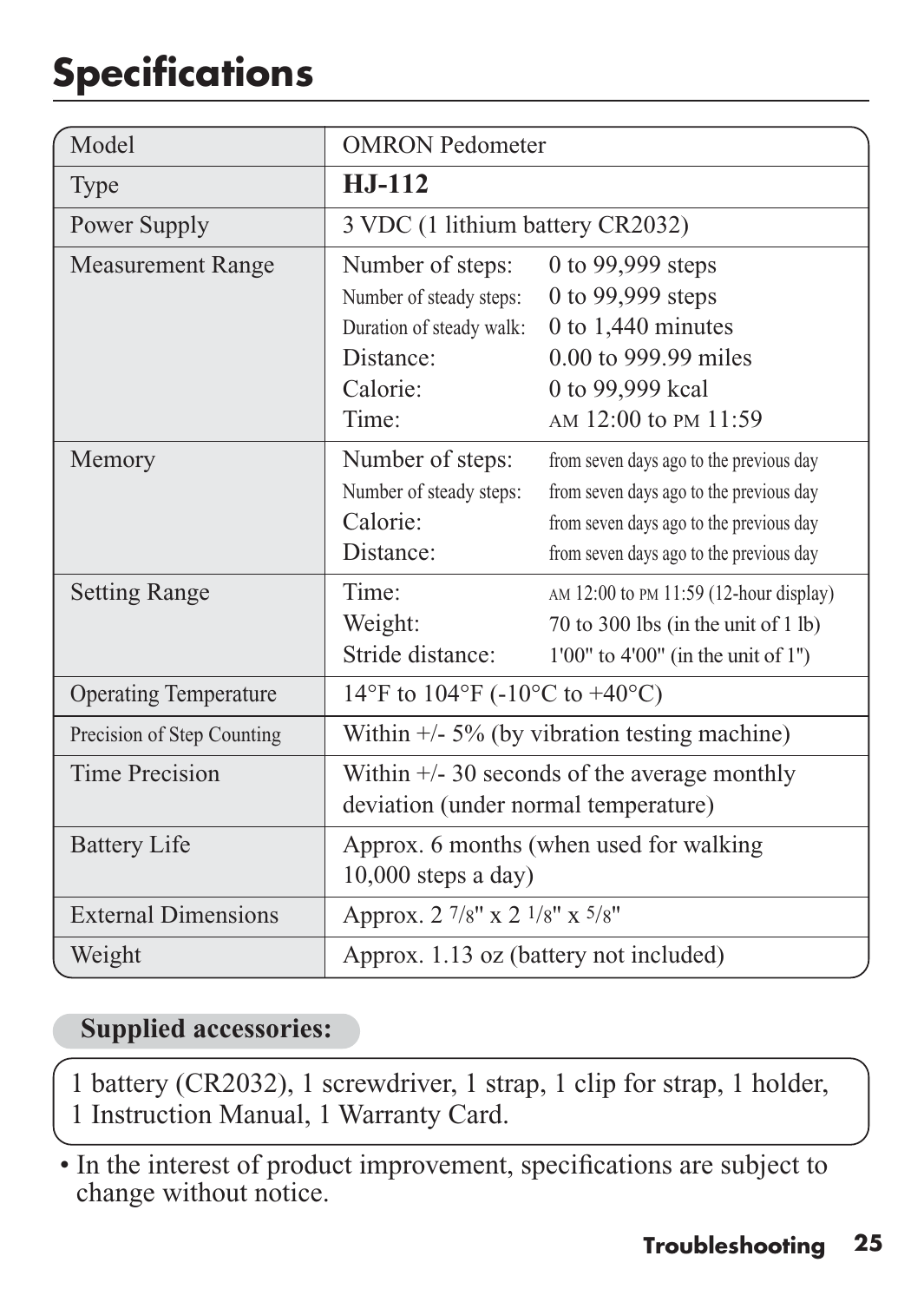### **Caution**

Changes or modifications not expressly approved by OMRON Healthcare, Inc. could void the user's warranty.

#### **NOTE:**

POTENTIAL FOR RADIO/TELEVISION INTERFERENCE (for U.S.A. only) This product has been tested and found to comply with the limits for a Class B digital device, pursuant to part 15 of the FCC rules. These limits are designed to provide reasonable protection against harmful interference in a residential installation. The product generates, uses, and can radiate radio frequency energy and, if not installed and used in accordance with the instructions, may cause harmful interference to radio communications. However, there is no guarantee that interference will not occur in a particular installation. If the product does cause harmful interference to radio or television reception, which can be determined by turning the product on and off, the user is encouraged to try to correct the interference by one or more of the following measures:

- Reorient or relocate the receiving antenna.
- Increase the separation between the product and receiver.
- Connect the product into an outlet on a circuit different from that to which the receiver is connected.
- Consult the dealer or an experienced radio/TV technician for help.

POTENTIAL FOR RADIO/TELEVISION INTERFERENCE (for Canada only) This digital apparatus does not exceed the Class B limits for radio noise emissions from digital apparatus as set out in the interference-causing equipment standard entitled "Digital Apparatus", ICES-003 of the Canadian Department of Communications.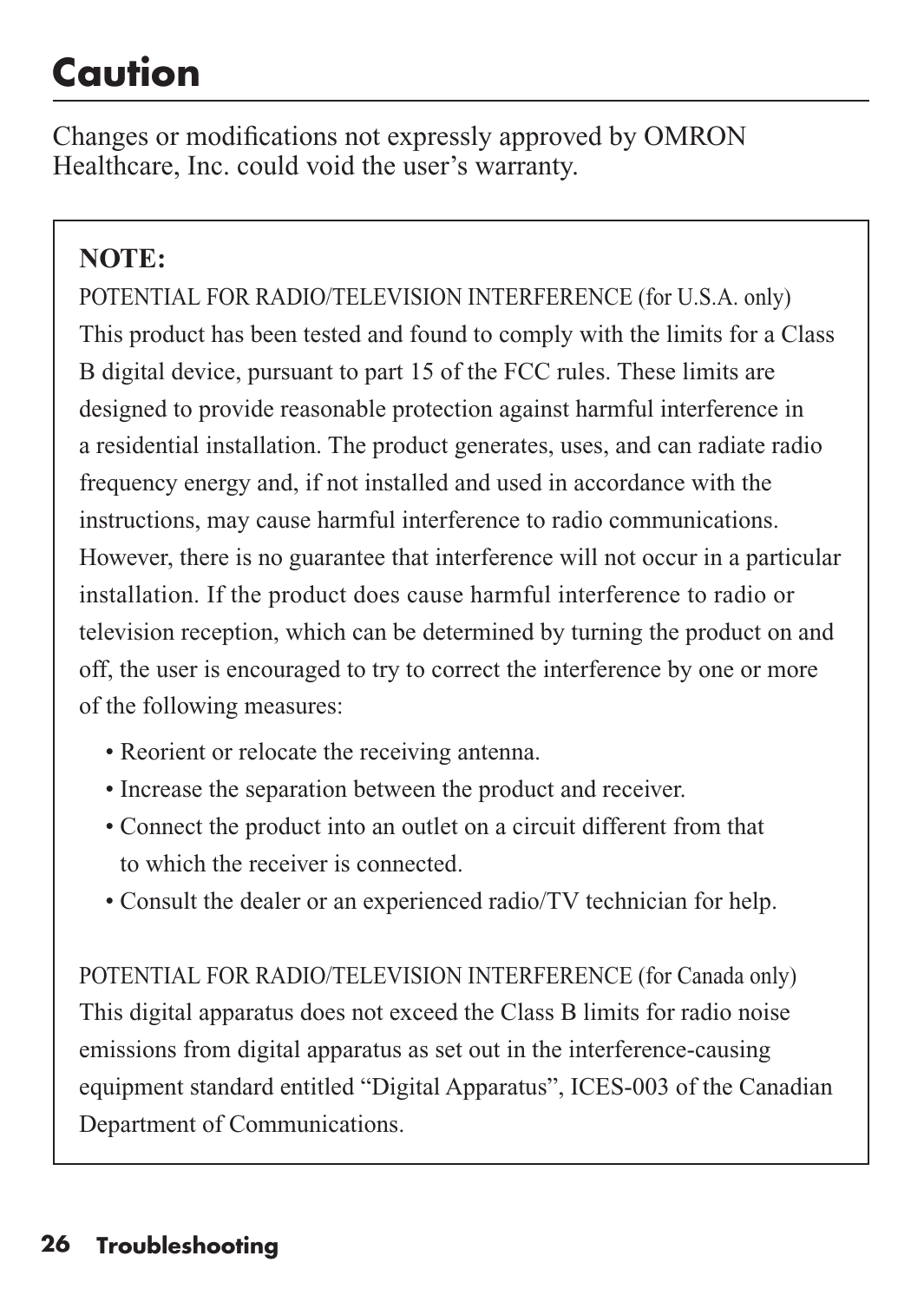### **Limited One Year Warranty**

Your HJ-112 Omron Pedometer is warranted to be free from manufacturing defects for a period of one year under normal use. This warranty extends only to the original retail purchaser. The one year warranty excludes the battery.

Should repair be needed within the warranty period, ship the unit prepaid with the proof of purchase date and \$5.00 for return shipping and insurance to:

#### **OMRON Healthcare, Inc.**

Attn: Repair Department 300 Lakeview Parkway Vernon Hills, IL 60061

Be sure to include the model number and your phone number on any correspondence.

We will either repair or replace (at our option) free of charge any parts necessary to correct defects in the materials or workmanship.

The above warranty is complete and exclusive. The warrantor expressly disclaims liability for incidental, special, or consequential damages of any nature. (Some states do not allow the exclusion or limitation of incidental or consequential damages, so the above warranty may not apply to you.)

Any implied warranties arising by the operation of law shall be limited in duration to the term of this warranty. (Some states do not allow limitations on how long an implied warranty lasts, so the above limitation may not apply to you.)

This warranty gives you specific legal rights, and you may have other rights which vary from state to state. As a condition to operation of your warranty, the enclosed registration card must be completed and sent to us within 10 days from the date of purchase.

#### For Customer Service

By phone toll free: 1-800-634-4350

By using the Feedback Form at: www.omornhealthcare.com